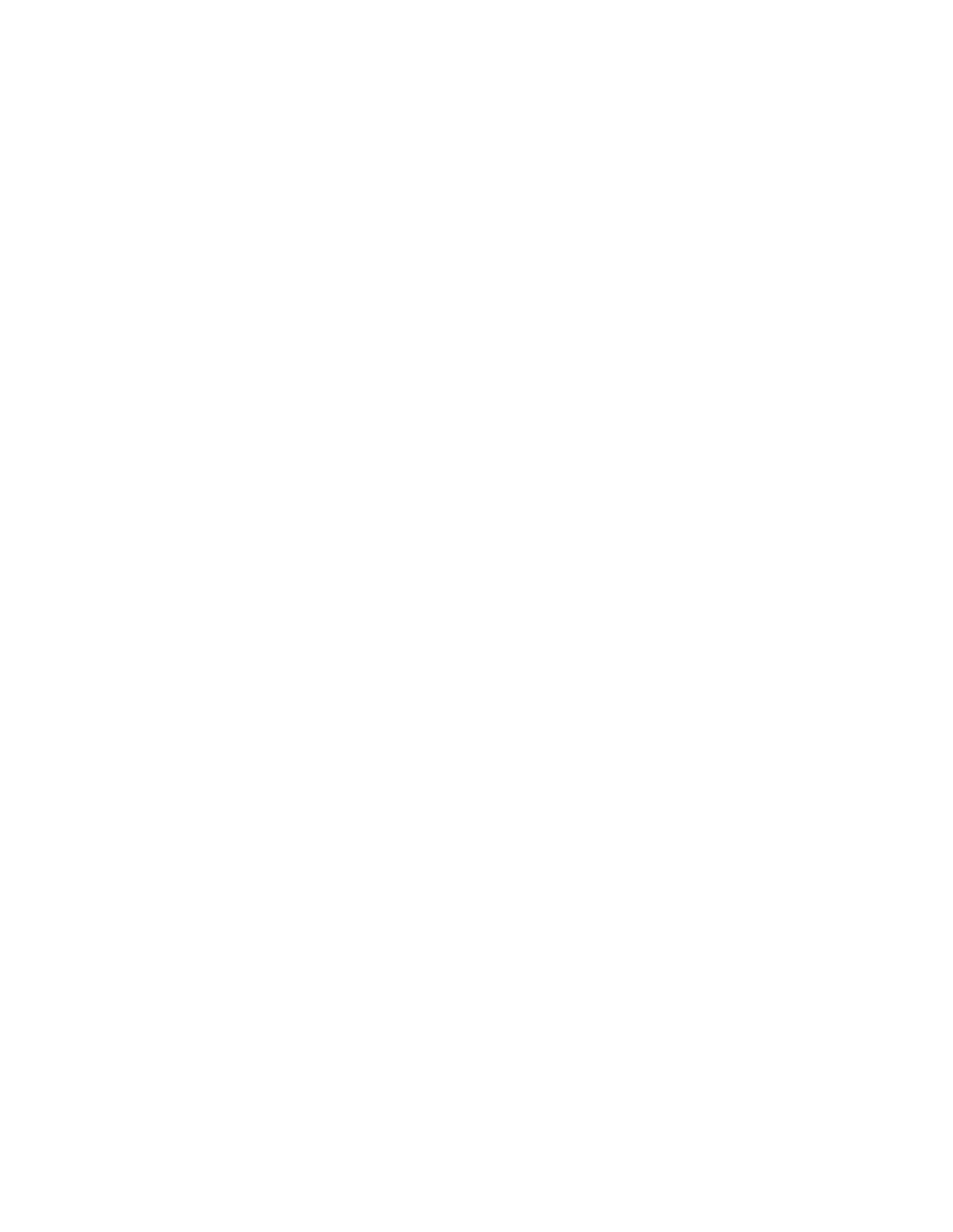# **Table of Contents**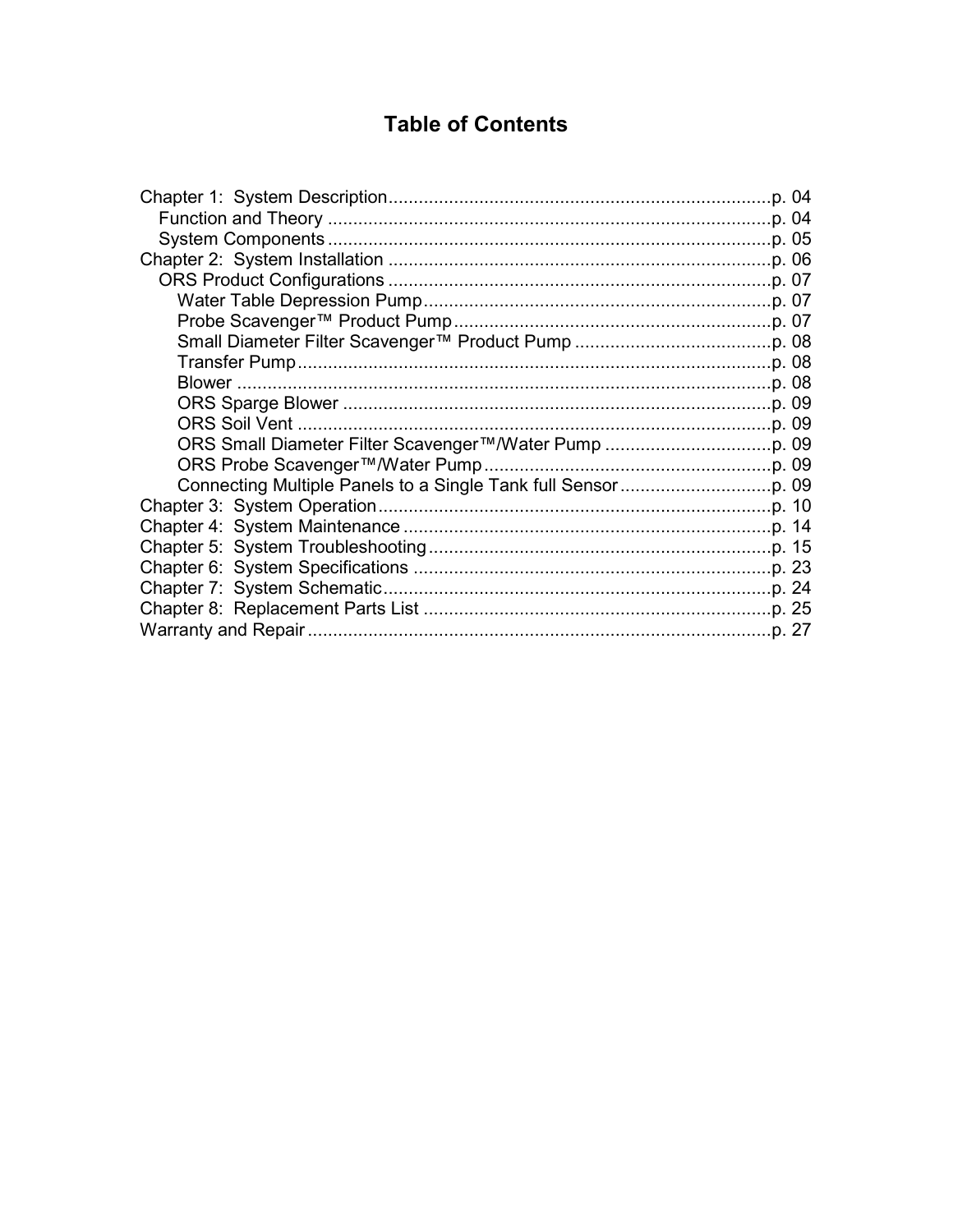#### DOCUMENTATION CONVENTIONS

This manual uses the following conventions to present information:



An exclamation point icon indicates a WARNING of a situation or condition that could lead to personal injury or death. You should not proceed until you read and thoroughly understand the WARNING message.

WARNING



A raised hand icon indicates CAUTION information that relates to a situation or condition that could lead to equipment malfunction or damage. You should not proceed until you read and thoroughly understand the CAUTION message.

**CAUTION** 



A note icon indicates NOTE information. Notes provide additional or supplementary information about an activity or concept.

**NOTE**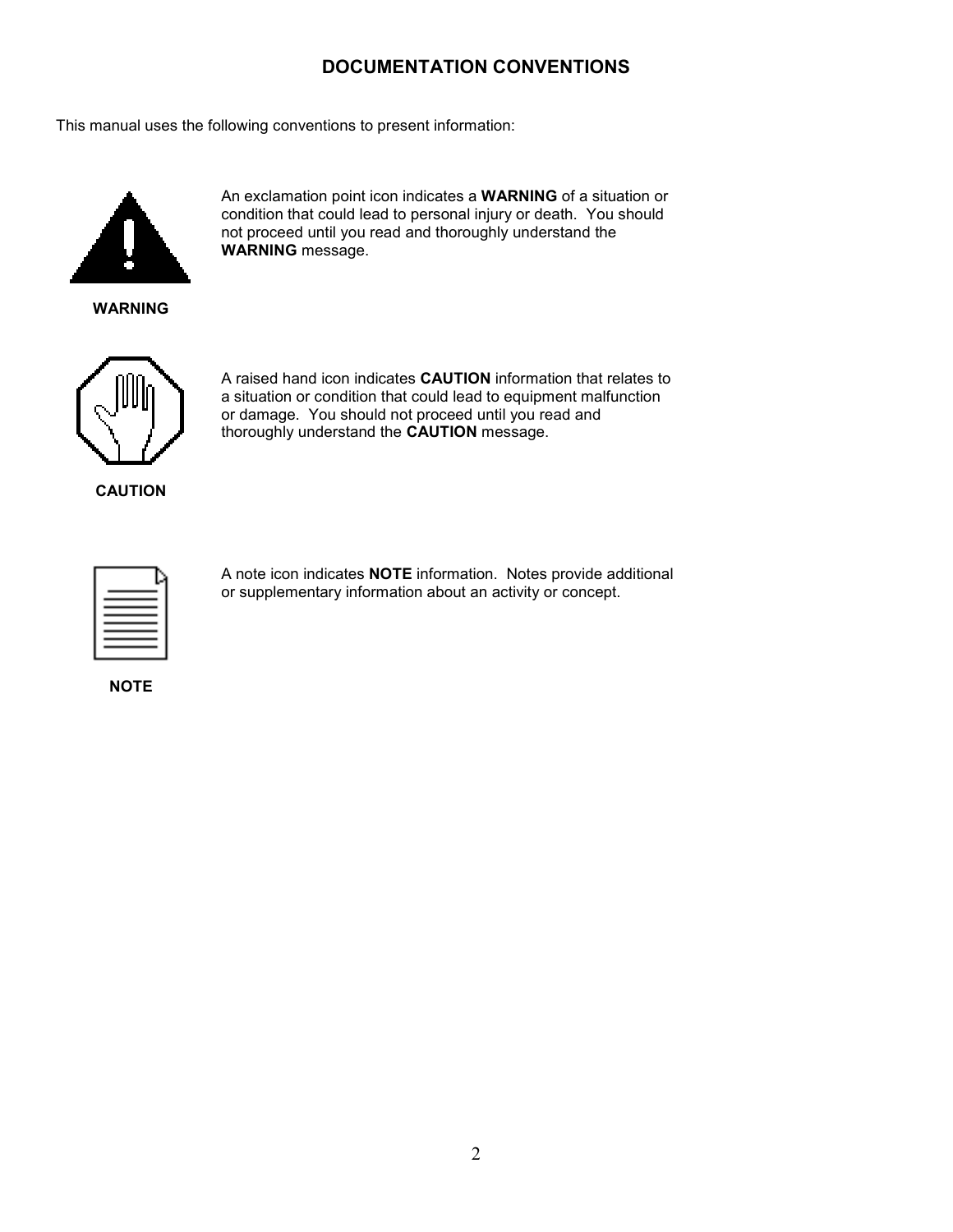### Terminology

This section describes the terminology used throughout this manual.

Normally Open Switch (N.O.) – A normally open switch is the one that is open unless or until activated. Once activated the switch closes.

Normally Closed Switch (N.C.) – A normally closed switch is one that is closed unless or until activated. Once activated the switch opens.

COM – This refers to a common ground that acts as a return for a switch or sensor.

Tank Full – A sensor normally used to indicate that a receiving tank is full. This input will normally turn off any upstream pumps or valves.

Conductivity Probe – A sensor that determines the presence of water due to its conductivity. The presence of a non – conductive product (hydrocarbons) will not activate a conductivity probe.

Alarm – An output switch that closes whenever the panel is in an alarm condition. An alarm condition is an activation of any of the auxiliary inputs, an illogical state of the normal inputs, or an activation of the override switch.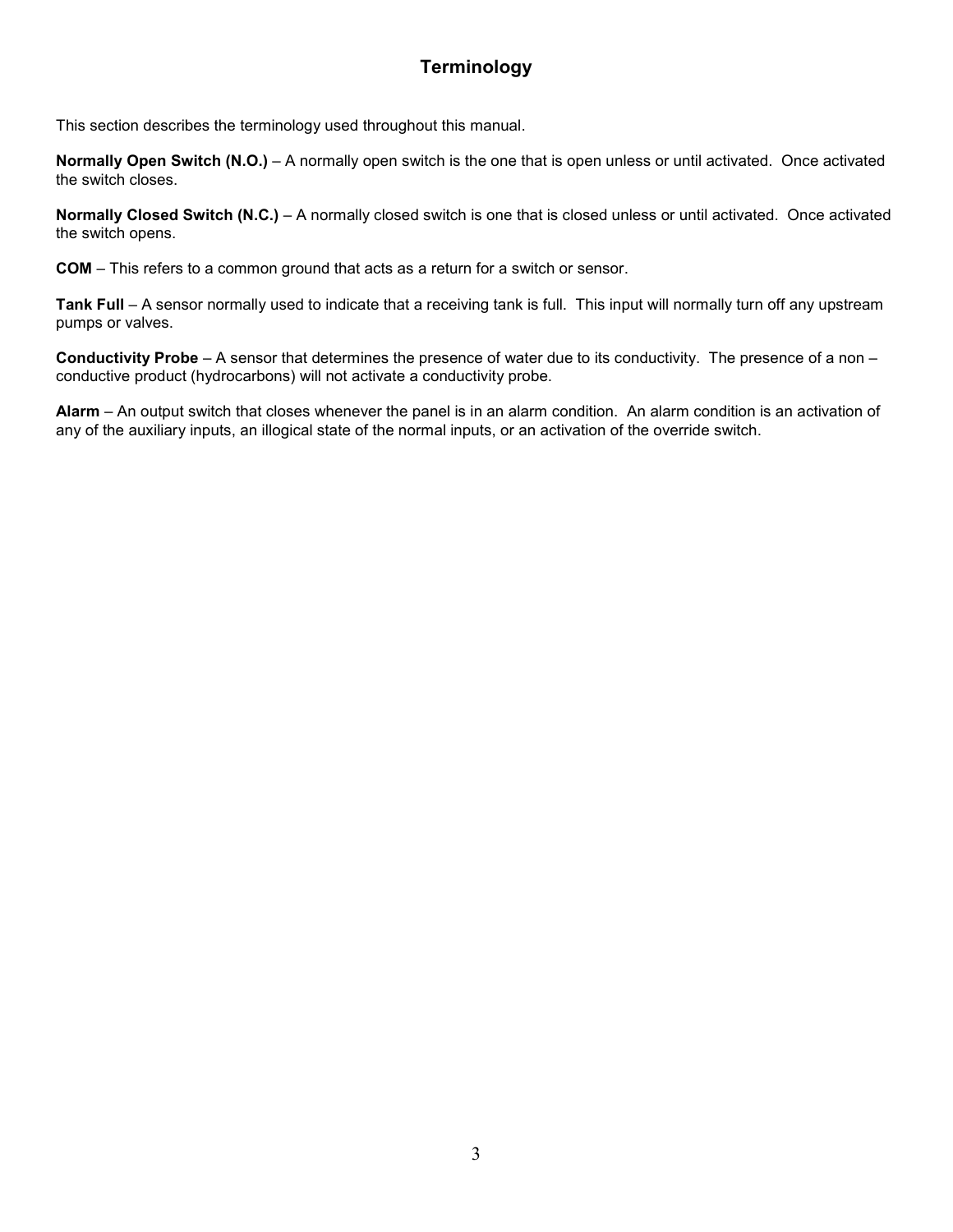#### Chapter 1: System Description

#### Function and Theory

This manual contains all the information required to install, operate and maintain an ORS RCM™ 1000 Remediation Control Module. This document includes the specifications and technical background of the ORS RCM™ 1000, as well as detailed field wiring diagrams and troubleshooting procedures.

The ORS RCM™ 1000 is a basic controller designed to provide user friendly installation and years of trouble free operation. At start up, simply wire in the sensor inputs and power, and the ORS RCM™ 1000 installation is complete. There are no switches to set or programming necessary.

The ORS RCM™ 1000 Remediation Control Module is a microprocessor based controller designed for use with Geotech's standard remediation equipment. Each controller contains the necessary inputs and outputs to provide automatic control of a single pump or motor.

The ORS RCM™ 1000 consists of an intelligent controller housed in a NEMA 4 (IP 66) enclosure. The controller accepts five intrinsically safe inputs that can control one mechanical relay output and an auxiliary solid state alarm signal output.

The intrinsically safe inputs are normally tied to a set of level or pressure switches (see the appropriate wiring diagram for more detail). For most applications, three or four inputs will be dedicated for the particular function of the panel, leaving inputs available for the other sensors.

The mechanical relay output controls the motor or pump, while the auxiliary output acts as an alarm that can be tied to an indicator lamp, another contractor, a phone dial – out device or to another panel to cascade alarms. The motor output will directly control up to a 2.5 HP motor @ 240 VAC. If a larger motor is required, the output from the ORS RCM™ 1000 can control a larger, external motor starter. The output provided is a double pole, single throw contact, providing a great deal of flexibility for the user.

The ORS RCM™ 1000 controller has seven indicator lamps that show the state of the five inputs and the two outputs. A hand, Off, Auto (HOA) toggle switch is available to override the motor control.

#### Theory of Operation

The ORS RCM™ 1000 utilizes a microprocessor based controller coupled with an intrinsically safe interface and a mechanical relay output for the motor control and a solid state output for the alarm. The outputs are controlled by the state of the inputs (with a toggle switch providing the capability to override the inputs), how the output depends on the particular input.

#### Normal Operation

Two control inputs will cycle the load in response to a high and low level detector. In normal operation, the controlled load will start when the HIGH (N.O.) input closes and continue to run until the LOW (N.C.) input opens. This operation will repeat as long as the level being controlled continues to cycle.

If, during normal operation, either of the control inputs becomes faulty, the alarm will immediately engage. Such a condition would occur when open (indicating a low level). When the offending condition is removed, the alarm will disengage.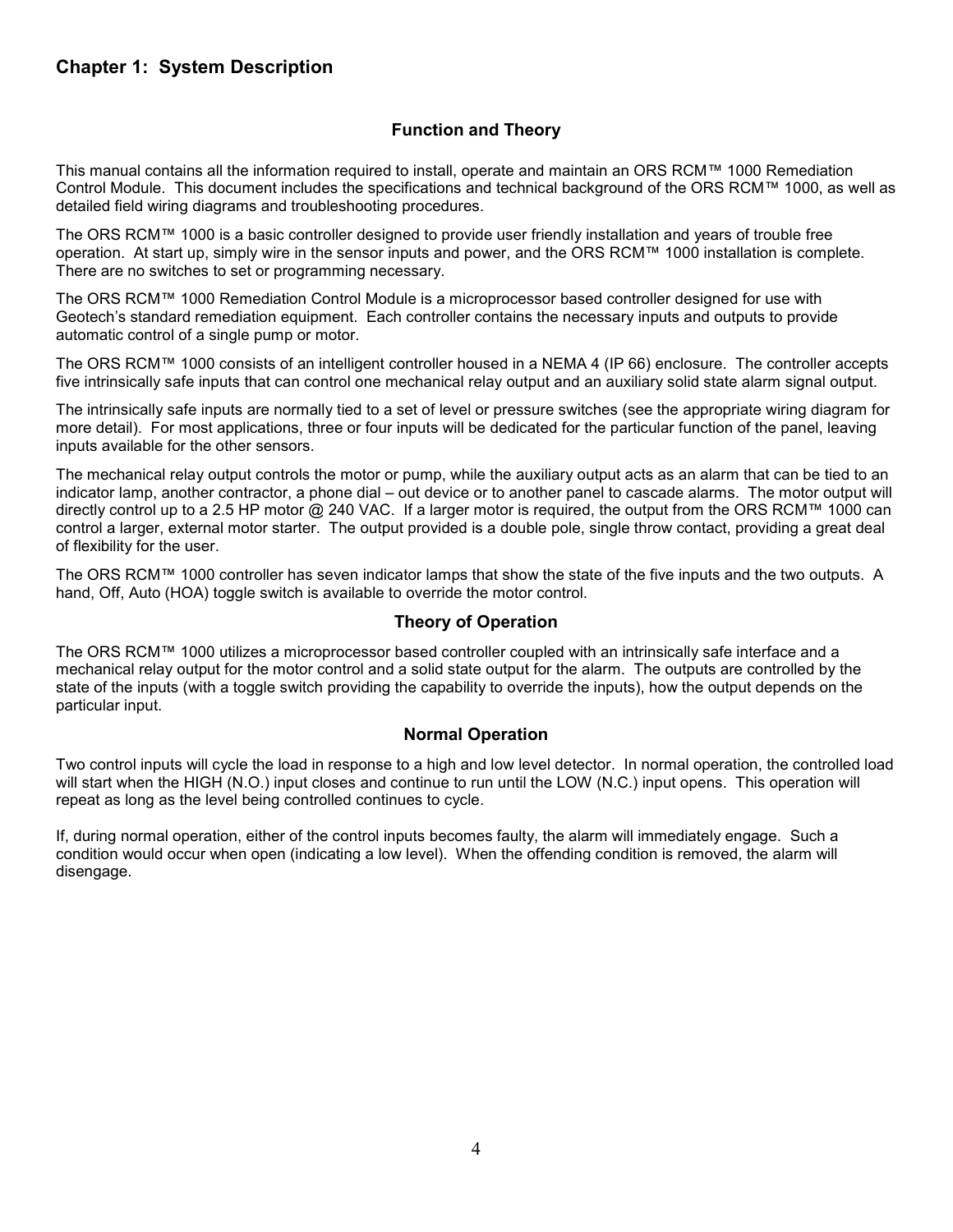#### **Override**

During normal operation, the override input is open. If this input closes, the system assumes that the level has exceeded the high or low limits. The alarm will immediately engage and the controlled load will turn off after a five second delay. When the offending condition is removed, the alarm will disengage and the controlled load will remain off until cycled on again.

| _         |  |
|-----------|--|
| __<br>___ |  |
| __        |  |
|           |  |

The five second delay in controlled load shut off will prevent false alarms due to noise spikes in the lines or turbulence in the area of the sensors.

#### Auxiliary Shutoff Interlocks

In addition to the three inputs above, there are two additional inputs. One is Normally (N.O.) and the other is Normally Closed (N.C.). during normal operation, if the N.O. input closes or the N.C. input opens, the alarm will immediately engage and the controlled load will turn off after a five second delay. When the offending condition is removed, the alarm will shut off and the controlled load will immediately turn back on again.

| ٠<br>- | _<br>__            |  |
|--------|--------------------|--|
|        | __<br>____<br>____ |  |
|        |                    |  |

For proper operation, the NC auxiliary input must be connected to COM if it is not used.

#### Indicator Lamps

There are five LED indicator lamps that will light whenever the corresponding input switch is closed (regardless of whether the input is N.O. or N.C.). there are an additional two lamps that will indicate whether the controlled load is on or if the alarm is engaged. These seven lamps are useful for system troubleshooting.

#### Toggle Switch

This is a three position (Hand-Off-Auto) switch used to set the state of the output that controls the controlled load. When the switch is set to Hand, the output will be on regardless of the state of the inputs. When the switch is set to Auto, the input conditions are used to determine the output. The Off position will turn the output off.

#### Test/Silence Switch

This is a momentary switch used either to silence the alarm output or to activate the controlled load if no alarms are present. In the latter case, the controlled load will activate and remain active as long as this switch is pressed.

#### Motor Output

The ORS RCM™ 1000 utilizes a mechanical relay that will directly drive up to a 2.5 HP motor at 240 VAC (single phase) or a 1.5 HP motor at 120 VAC. This relay is a double pole, single throw contact whose connections are brought out to a terminal strip for the user's connection points. For larger loads an external relay is controlled by the ORS RCM™ 1000.

| _<br>____<br>_____ |  |
|--------------------|--|
| ___<br>___         |  |
| __<br>-<br>_____   |  |

It is up to the user to provide the necessary protection for any loads tied to the ORS RCM™. Refer to a licensed electrician for the necessary protection.

#### Alarm Output

This output is a solid state single pole, single throw switch that is capable of switching approximately 10 amperes. This switch may be used to control an indicator lamp, a dial-out or other signaling device.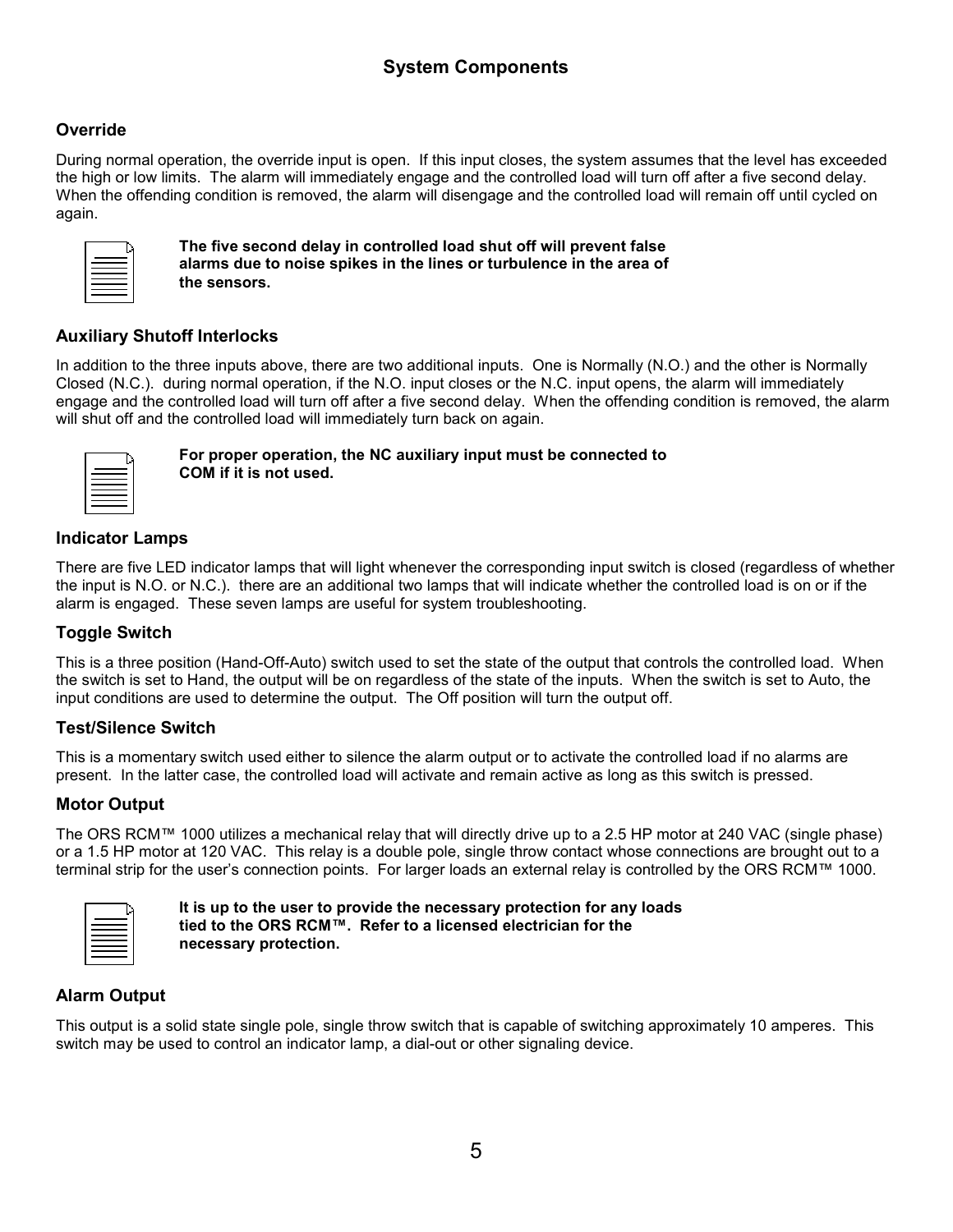#### Selecting and Configuring the Equipment

Each ORS RCM™ 1000 is intended to operate one controlled load (motor, pump or blower). In support of typical ORS product configurations, a typical product recovery system may use two ORS RCM™1000 controllers. One to control a water table depression pump and another to control a product pump. In cases where only the water table is to be controlled or only product to be recovered, only one unit is needed.

Each ORS RCM™ 1000 is capable of directly accepting ORS' probes and recovery equipment, without any additional equipment (other than cabling). The outputs will directly drive up to a 2.5 HP motor at 240 VAC (1.5 HP @ 120 VAC). for larger loads a contractor or starter must be used.

| ___          |  |
|--------------|--|
| _____<br>___ |  |
| _____<br>__  |  |
|              |  |

It is up to the user to provide the necessary circuit protection for any loads tied to the ORS RCM™ 1000. Refer to a licensed electrician for the necessary protection.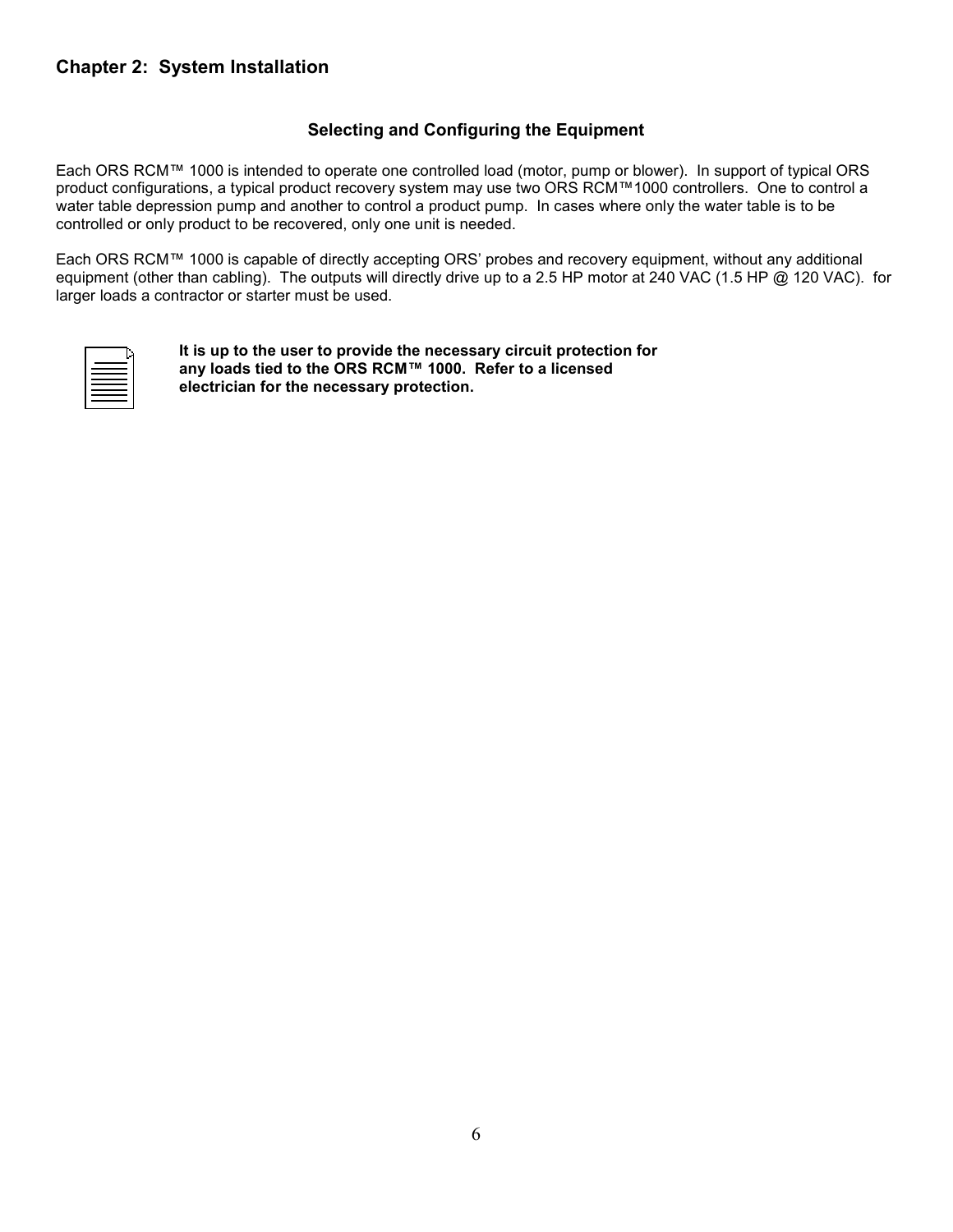#### Water Table Depression Pump



If the N.C. Auxiliary input is not used, terminals J3-5 and J3-6 must be jumpered together.

#### Probe Scavenger™ Product Pump

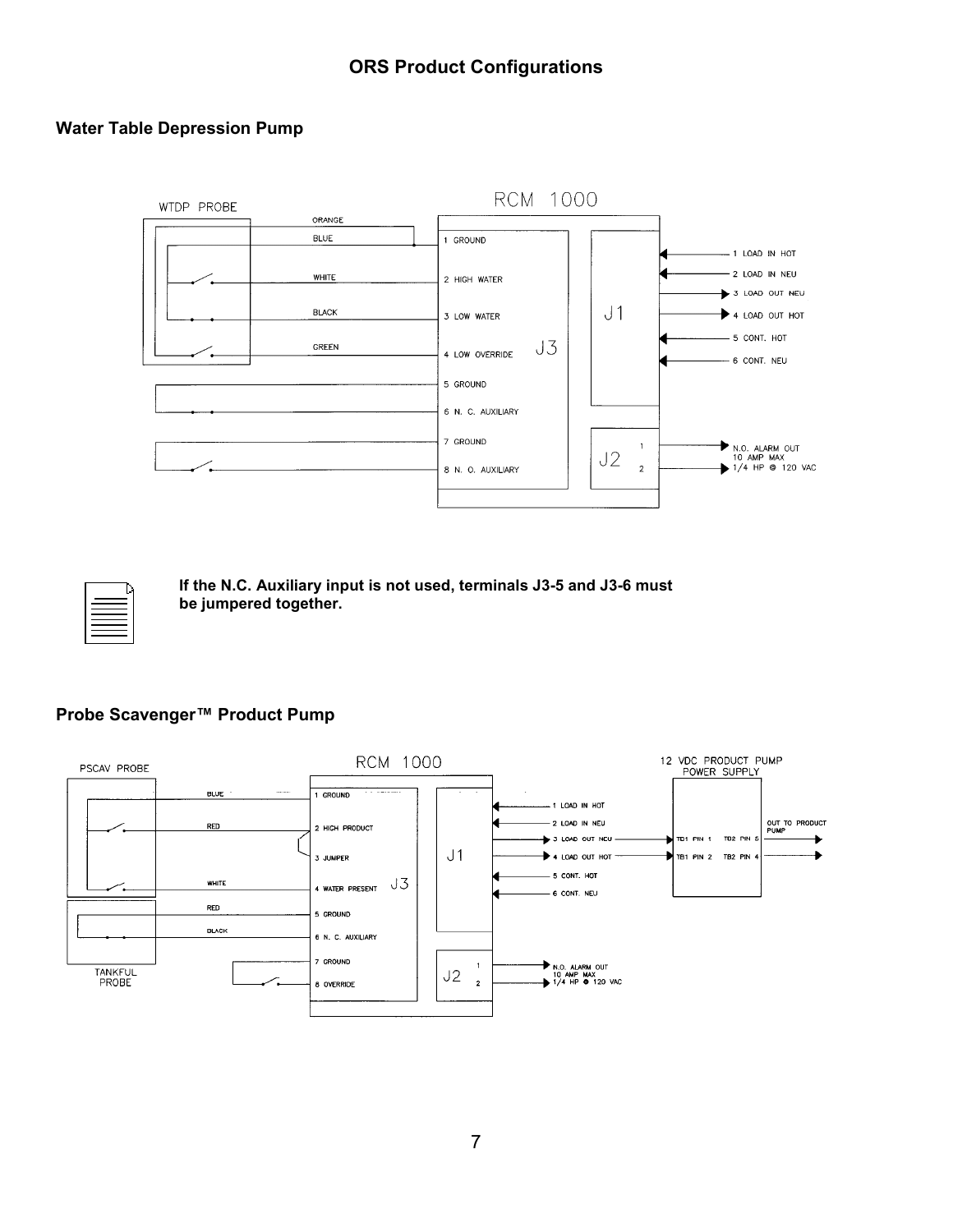#### Small Diameter Filter Scavenger™ Product Pump



#### Transfer Pump



#### Blower

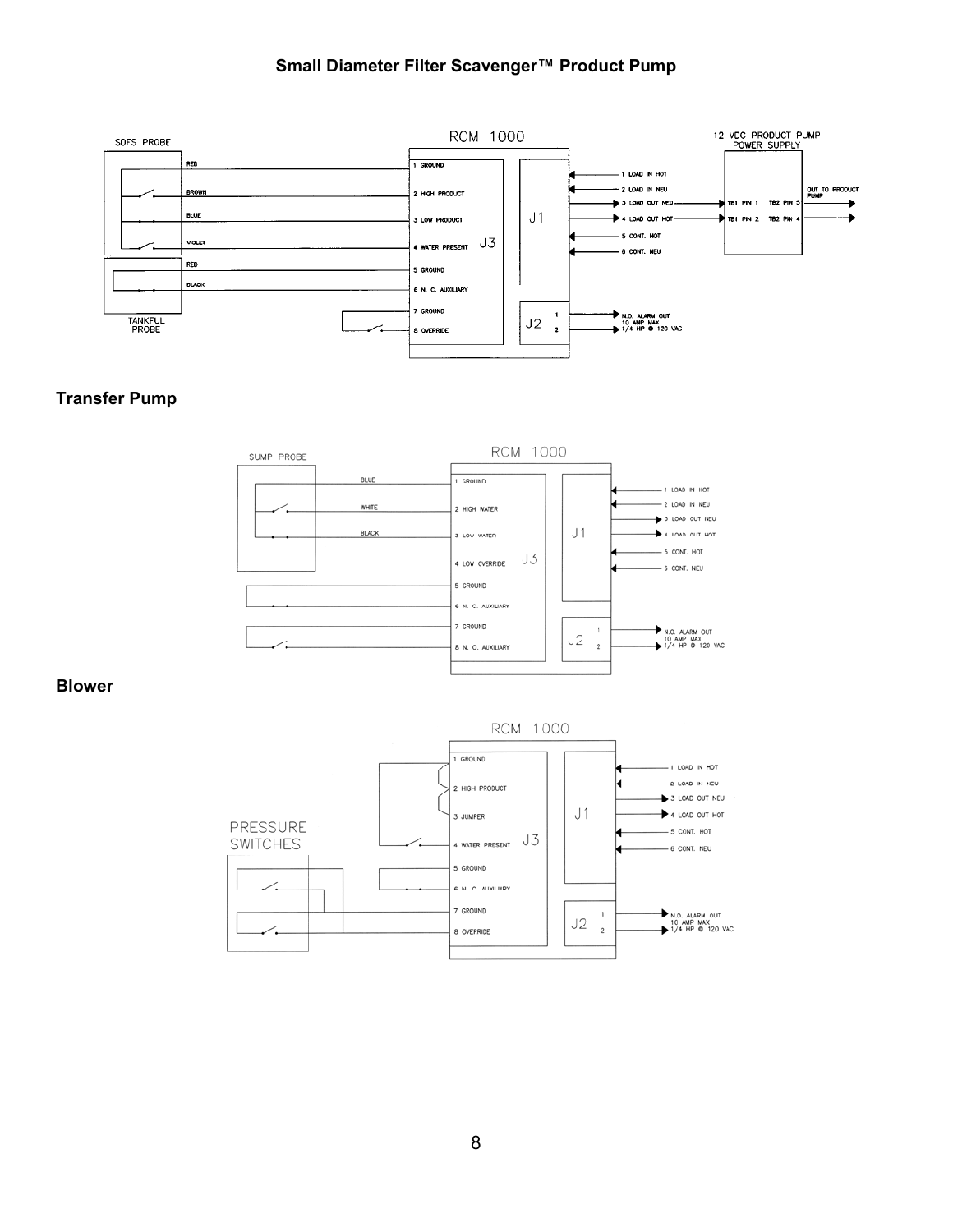#### ORS Sparge Blower



ORS Soil Vent



#### ORS Small Diameter Filter Scavenger™/Water Pump

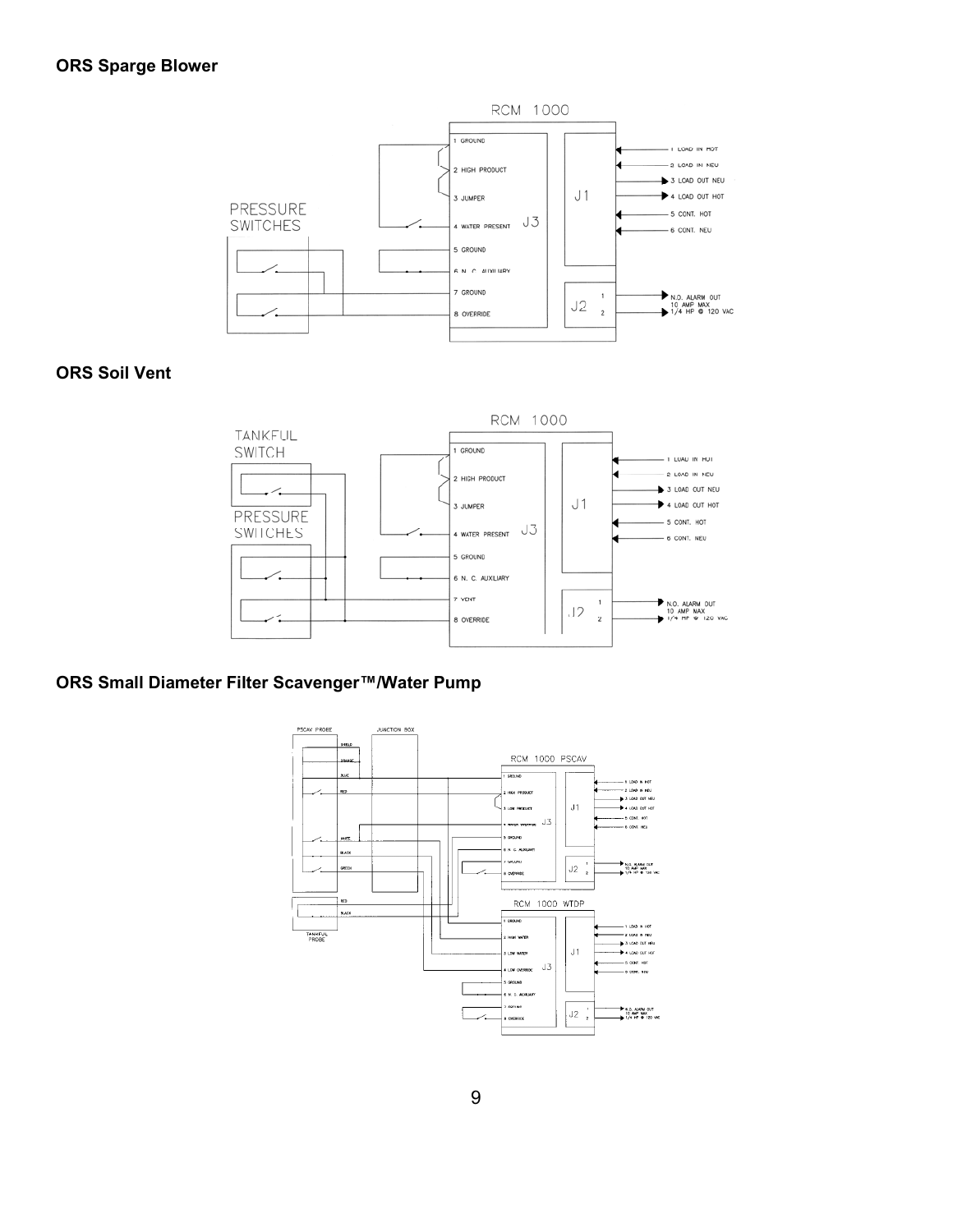#### ORS Probe Scavenger™/Water Pump



#### Connecting Multiple Panels to a Single Tank full Sensor

The drawing below shows a wiring diagram for connecting multiple panels to a single tank full sensor. In this case, terminal 5 acts as a common ground and all of the normally closed inputs (terminal 6) are connected through the tank full sensor. When the tank full sensor opens, indicating a high level, the normally closed inputs will register an alarm, and turn off power to the load motor.



| __                            |
|-------------------------------|
| ___<br>_____<br>____<br>_____ |
| ____<br>_____                 |
|                               |

As many panels as necessary can be connected in this way as long as terminal J3-6 is not used for other purposes.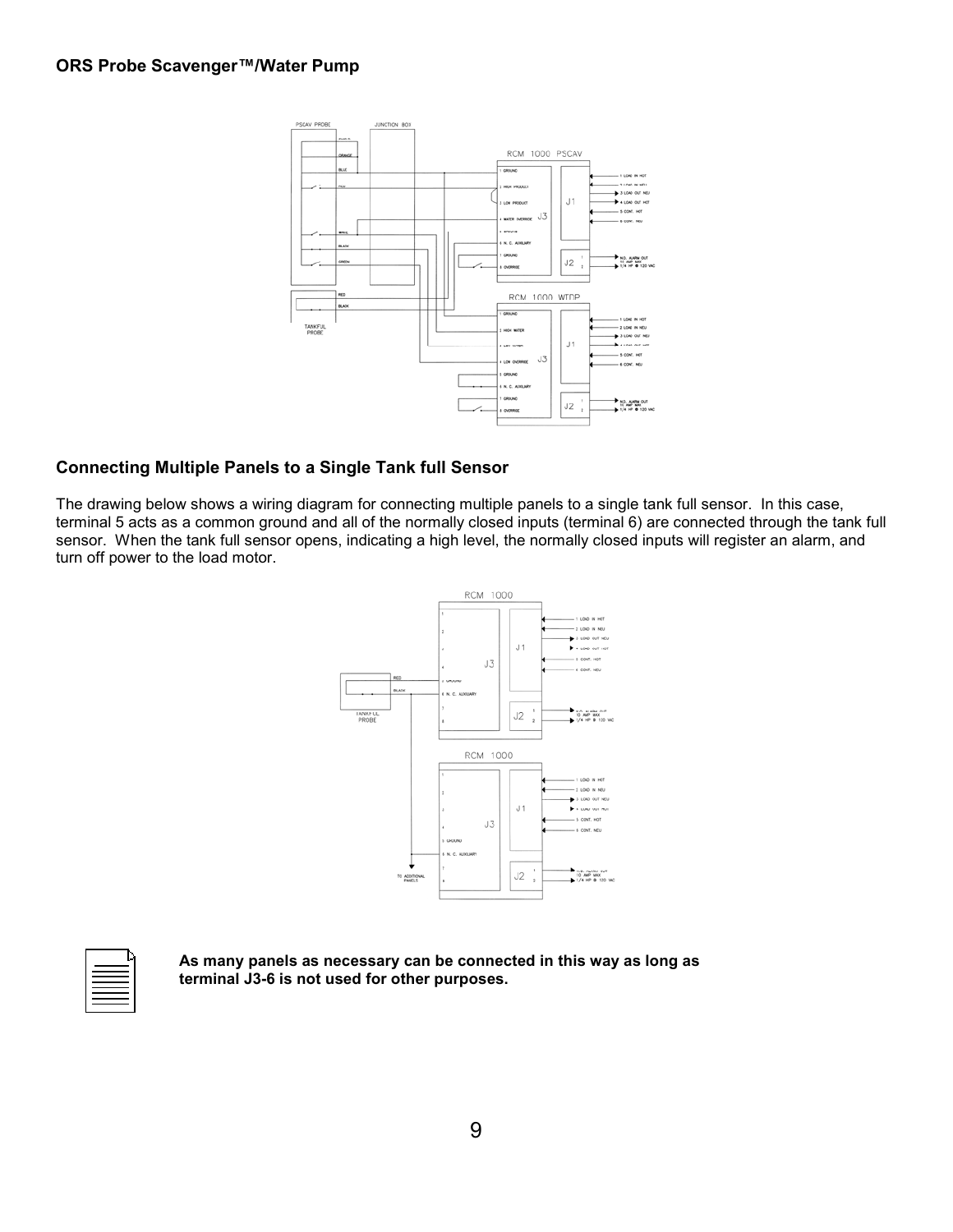#### Water Table Depression Pump

The table below shows the standard operation sequence.

| <b>Switch Activation</b>   | <b>Description</b>       |
|----------------------------|--------------------------|
| High water switch closes   | Pump starts              |
| Low water switch opens     | Pump stops               |
| Low override switch closes | Alarm on, pump stops     |
| Low override switch opens  | Normal operation resumes |
| N.O. Aux. switch closes    | Alarm on, pump stops     |
| N.O. Aux. switch opens     | Normal operation resumes |
| N.C. Aux. switch closes    | Alarm on, pump stops     |
| N.C. Aux. switch opens     | Normal operation resumes |

#### Optional Shut offs

The table below shows some common methods used to shut off a Water Table Depression Pump.

| <b>Shut off device</b>                | <b>Description</b>                       |
|---------------------------------------|------------------------------------------|
| Sump Probe                            | Attach the orange and green leads        |
|                                       | from the sump probe to J3-7 and          |
|                                       | J3-8, respectively, on the ORS RCM™ 1000 |
| Air Stripper High/Low Pressure Switch | Attach the two leads from the high or    |
|                                       | low pressure switch to J3-7 and J3-8,    |
|                                       | respectively, on the RCM™ 1000           |
| <b>Tank Full Probe</b>                | Attach the red and black leads from      |
|                                       | the tank full probe to J3-5 and J3-6,    |
|                                       | respectively, on the RCM™ 1000           |

If attaching more than one item to the N.O. inputs J3-7 and J3-8 on the ORS RCM™ 1000, configure them in parallel. If attaching more than one item to the N.C. inputs J3-5 and J3-6 on the ORS RCM™ 1000, configure them in series.

#### Probe Scavenger™ Product Pump

The table below shows the standard operation sequence

| <b>Switch Activation</b>    | <b>Description</b>           |
|-----------------------------|------------------------------|
| High product switch closes  | Pump starts after delay time |
| High product switch opens   | Pump stops                   |
| Water present switch closes | Alarm on, pump stops         |
| Water present switch opens  | Normal operation resumes     |
| Tank Full switch opens      | Alarm on, pump stops         |
| Tank Full switch closes     | Normal operation resumes     |

| ____                      |  |
|---------------------------|--|
| _______<br>_____<br>_____ |  |
| ____<br>_____             |  |
| _____                     |  |

If attaching more than one item to the N.O. inputs J3-7 and J3-8 on the ORS RCM™ 1000, configure them in parallel. It attaching more than one item to the N.C. inputs J3-5 and J3-6 on the ORS RCM™ 1000, configure them in series. If the N.C. Auxiliary input is not used, terminals J3-5 and J3-6 must be jumpered together.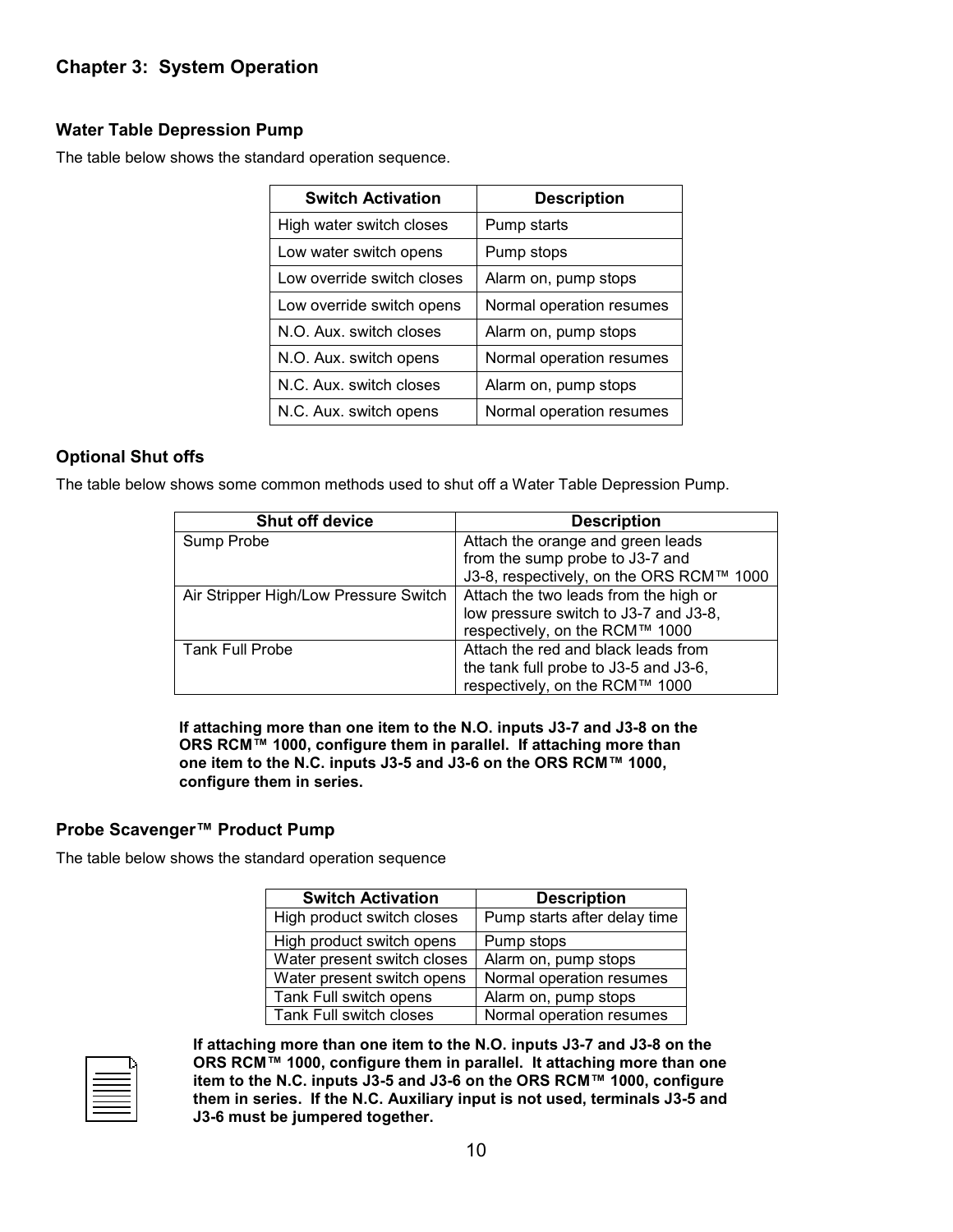#### Small Diameter Filter Scavenger™ Product Pump

| ___<br>_____<br>_____       |  |
|-----------------------------|--|
| __<br>____<br>____<br>_____ |  |

If attaching more than one item to the N.O. inputs J3-7 and J3-8 on the ORS RCM™ 1000, configure them in parallel. If attaching more than one item to the N.C. inputs J3-5 and J3-6 on the RCM™ 1000, configure them in series. If the N.C. Auxiliary input is not used, terminals J3-5 and J3-6 must be jumpered together.

The table below shows the standard operation sequence.

| <b>Switch Activation</b>    | <b>Description</b>       |
|-----------------------------|--------------------------|
| High product switch closes  | Pump starts              |
| High product switch opens   | Pump stops               |
| Water present switch closes | Alarm on, pump stops     |
| Water present switch opens  | Normal operation resumes |
| Tank Full switch opens      | Alarm on, pump stops     |
| Tank Full switch closes     | Normal operation resumes |

| -<br>_____<br>__  |  |
|-------------------|--|
| _<br>___<br>_____ |  |
| __                |  |

If attaching more than one item to the N.O. inputs J3-7 and J3-8 on the ORS RCM™, configure then in parallel. If attaching more than one item to the N.C. inputs J3-5 and J3-6 on the ORS RCM™ 1000, configure then in series. If the N.C. Auxiliary input is not used, terminals J3-5 and J3-6 must be jumpered together.

#### Transfer Pump

The table below shows the standard operation sequence.

| <b>Switch Activation</b> | <b>Description</b>       |
|--------------------------|--------------------------|
| High water switch closes | Pump starts              |
| Low water switch opens   | Pump stops               |
| N.O. Aux. switch closes  | Alarm on, pump stops     |
| N.O. Aux. switch opens   | Normal operation resumes |
| N.C. Aux. switch opens   | Alarm on, pump stops     |
| N.C. Aux. switch closes  | Normal operation resumes |



If attaching more than one item to the N.O. inputs J3-7 and J3-8 on the ORS RCM™ 1000, configure them in parallel. If attaching more than one item to the N.C. inputs J3-5 and J3-6 on the ORS RCM™ 1000, configure them in series. If the N.C. Auxiliary input is not used, terminals J3-5 and J3-6 must be jumpered together.

#### Blower

The table below shows the standard operation sequence.

| <b>Switch Activation</b>    | <b>Description</b>       |
|-----------------------------|--------------------------|
| High pressure switch closes | Alarm on, blower stops   |
| High pressure switch opens  | Normal operation resumes |
| Low pressure switch closes  | Alarm on, blower stops   |
| Low pressure switch opens   | Normal operation resumes |



If attaching more than one item to the N.O. inputs J3-7 and J3-8 on the ORS RCM™ 1000, configure them in parallel. If attaching more than one item to the N.C. inputs J3-5 and J3-6 on the ORS RCM™ 1000, configure them in series. If the N.C. Auxiliary input is not used, terminals J3-5 and J3-6 must be jumpered together.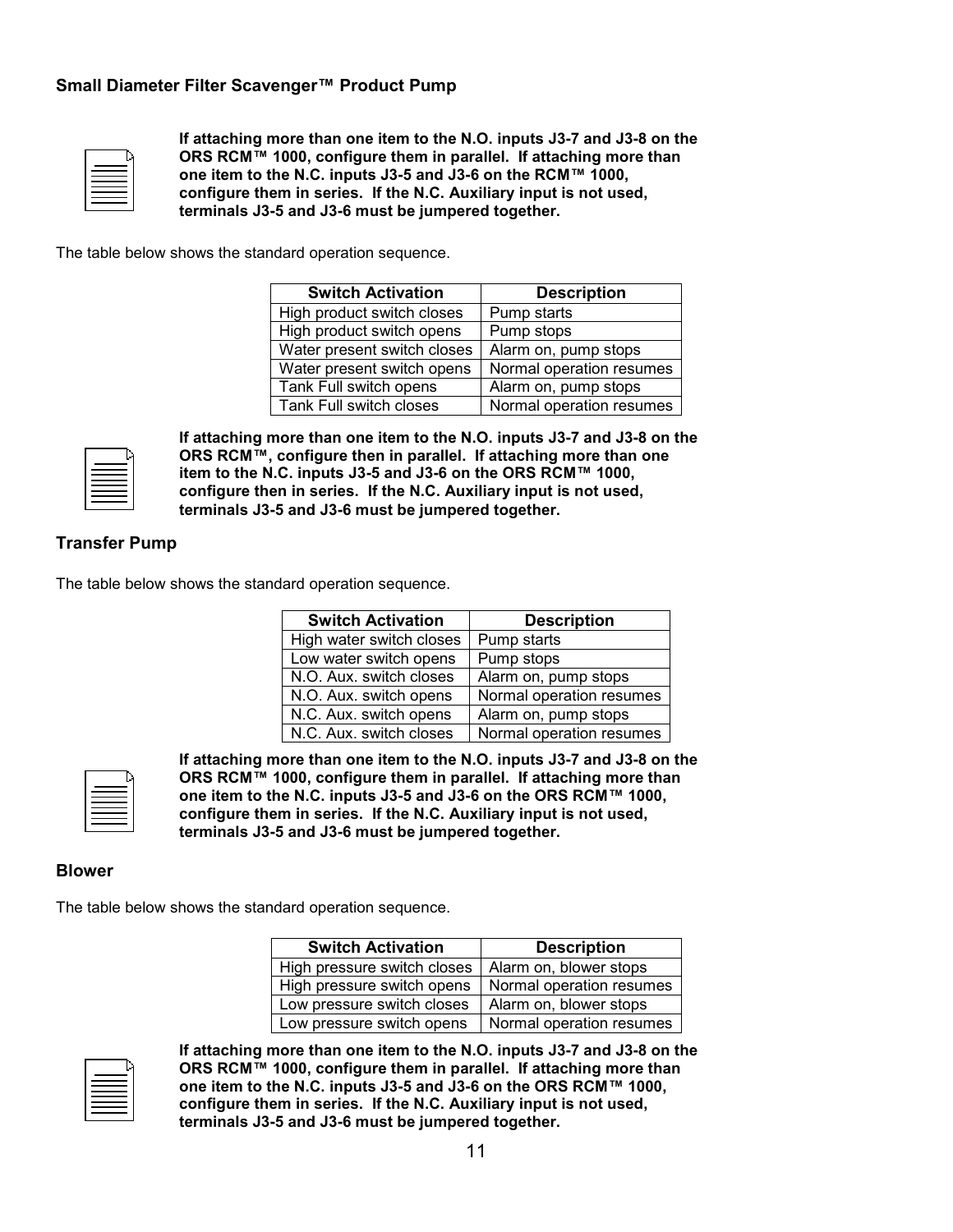| __<br>_____                                                   |  |
|---------------------------------------------------------------|--|
| _____<br>_____<br>_____                                       |  |
| $\overline{\phantom{a}}$<br>$\overline{\phantom{a}}$<br>_____ |  |
|                                                               |  |

When starting a blower, utilizing a low pressure switch for an alarm, the controller may go into alarm at start up. If this occurs the system can be started in the Hand mode and switched to Auto once fully operational. The controller must remain in Hand at least as long as the setting on the timer, if present.

#### ORS Sparge Blower

The table below shows the standard operation sequence.

| <b>Switch Activation</b>    | <b>Description</b>       |
|-----------------------------|--------------------------|
| High pressure switch closes | Alarm on, blower stops   |
| High pressure switch opens  | Normal operation resumes |
| Low pressure switch closes  | Alarm on, blower stops   |
| Low pressure switch opens   | Normal operation resumes |



If attaching more than one item to the N.O. inputs J3-7 and J3-8 on the ORS RCM™ 1000, configure them in parallel. If attaching more than one item to the N.C. inputs J3-5 and J3-6 on the ORS RCM™ 1000, configure them in series. If the N.C. Auxiliary input is not used, terminals J3-5 and J3-6 must be jumpered together.

| _                       |  |
|-------------------------|--|
| _____<br>_____<br>_____ |  |
| _____<br>____           |  |
|                         |  |

When starting a blower, utilizing a low pressure switch for an alarm, the controller may go into alarm at start up. If this occurs the system can be started in the Hand mode and switched to Auto once fully operational. The controller must remain on Hand at least as long as the setting on the timer, if present.

#### Soil Vent

The table below shows the standard operation sequence.

| <b>Switch Activation</b>    | <b>Description</b>       |
|-----------------------------|--------------------------|
| High pressure switch closes | Alarm on, blower stops   |
| High pressure switch opens  | Normal operation resumes |
| Low pressure switch closes  | Alarm on, blower stops   |
| Low pressure switch opens   | Normal operation resumes |
| High level switch closes    | Alarm on, blower stops   |
| High level switch opens     | Normal operation resumes |

| ______<br>_____<br>_____ |  |
|--------------------------|--|
| _____<br>_____           |  |
|                          |  |

If attaching more than one item to the N.O. inputs J3-7 and J3-8 on the ORS RCM™ 1000, configure them in parallel. If attaching more than one item to the N.C. inputs J3- 5 and J3-6 on the ORS RCM™ 1000, configure them in series. If the N.C. Auxiliary input is not used, terminals J3-5 and J3-6 must be jumpered together.

| __                      |  |
|-------------------------|--|
| _____<br>_____<br>_____ |  |
| _____<br>_____<br>____  |  |
| ____                    |  |

When starting a blower, utilizing a low pressure switch for an alarm, the controller may go into alarm at startup. If this occurs the system can be started in the "Hand" mode and switched to "Auto" once fully operational. The controller must remain in "Hand" at least as long as the setting on the timer if present.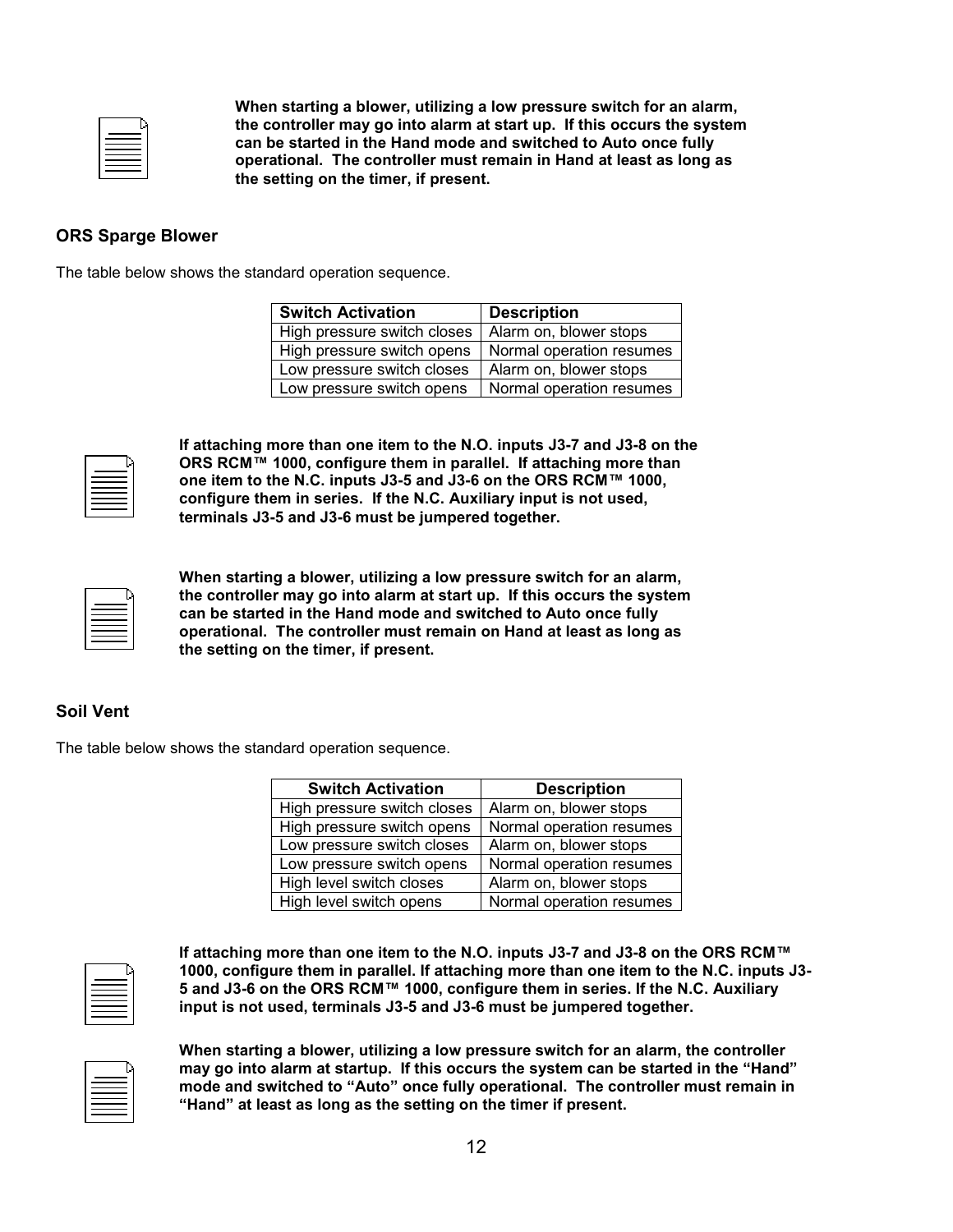#### ORS Small Diameter Filter Scavenger™/Water Pump

The table below shows the standard operation sequence for the ORS Filter Scavenger™ Pump.

| <b>Switch Activation</b>    | <b>Description</b>       |
|-----------------------------|--------------------------|
| High product switch closes  | Pump starts              |
| Low product switch opens    | Pump stops               |
| Water present switch closes | Alarm on, pump stops     |
| Water present switch opens  | Normal operation resumes |
| Tank Full switch opens      | Alarm on, pump stops     |
| Tank Full switch closes     | Normal operation resumes |

The table below shows the standard operation sequence for the Water Table Depression Pump.

| <b>Switch Activation</b>   | <b>Description</b>       |
|----------------------------|--------------------------|
| High water switch closes   | Pump starts              |
| Low water switch opens     | Pump stops               |
| Low override switch closes | Alarm on, pump stops     |
| Low override switch opens  | Normal operation resumes |
| N.O. Aux. switch closes    | Alarm on, pump stops     |
| N.O. Aux. switch opens     | Normal operation resumes |
| N.C. Aux. switch opens     | Alarm on, pump stops     |
| N.C. Aux. switch closes    | Normal operation resumes |

| __<br>____               |  |
|--------------------------|--|
| ______<br>_____<br>_____ |  |
| _____<br>_____<br>_____  |  |
| _____                    |  |

If attaching more than one item to the N.O. inputs J3-7 and J3-8 on the ORS RCM™ 1000, configure them in parallel. If attaching more than one item to N.C. inputs J3-5 and J3-6 on the ORS RCM™ 1000, configure them in series. If the N.C. Auxiliary input is not used, terminals J3-5 and J3-6 must be jumpered together.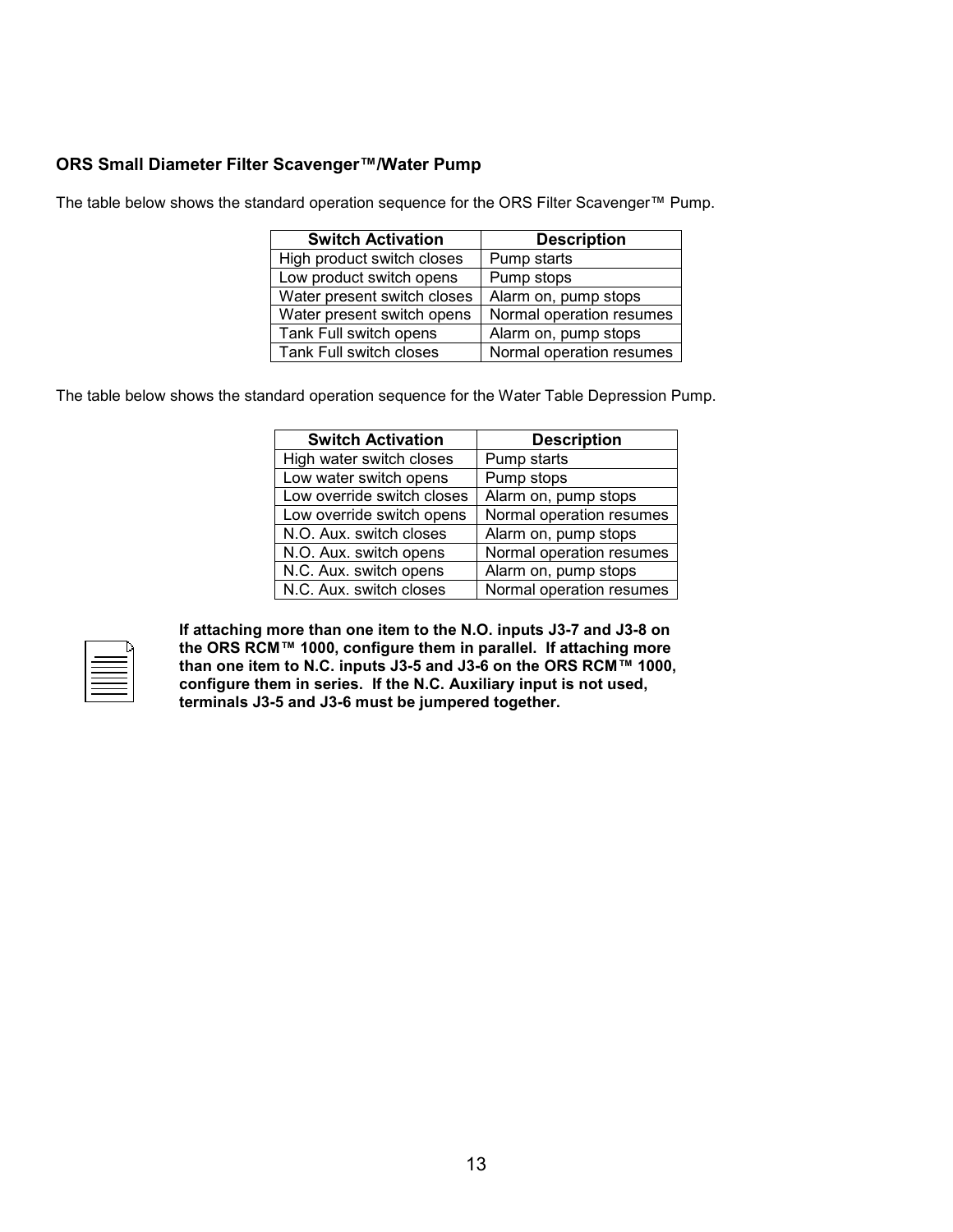## Chapter 4: System Maintenance

No maintenance is needed on the ORS RCM 1000 other than keeping it dust free.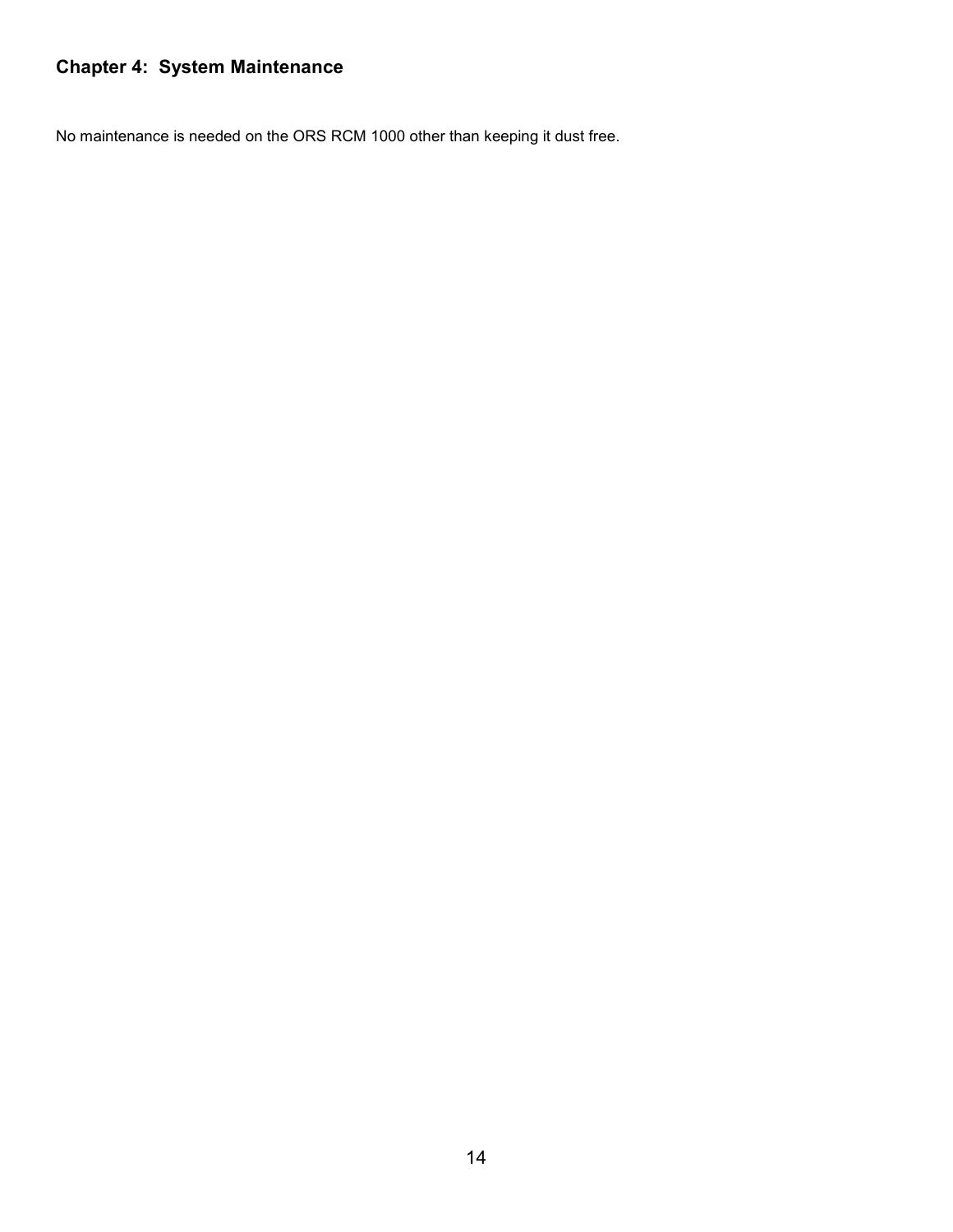Chapter 5: System Troubleshooting

Water Table Depression Pump Control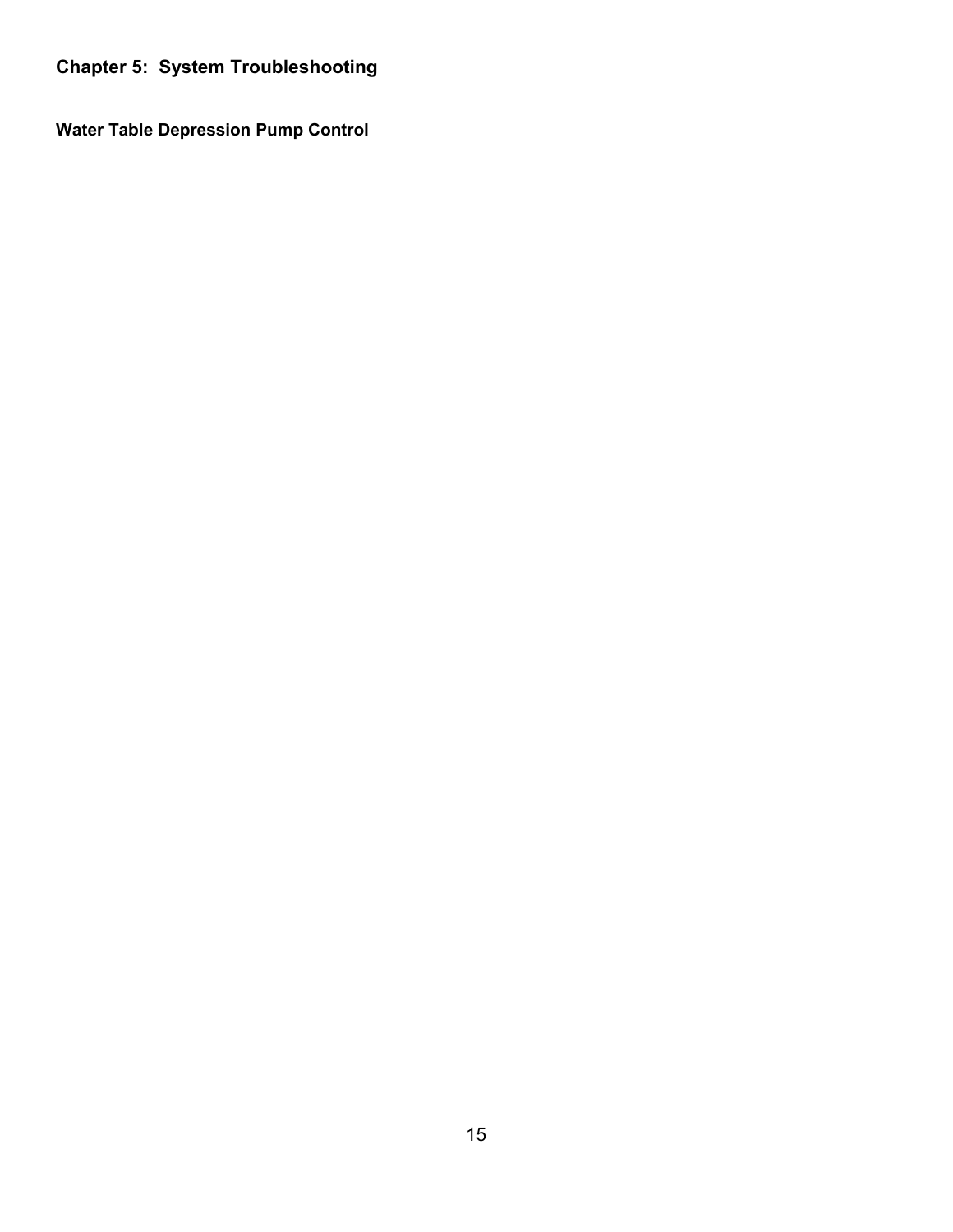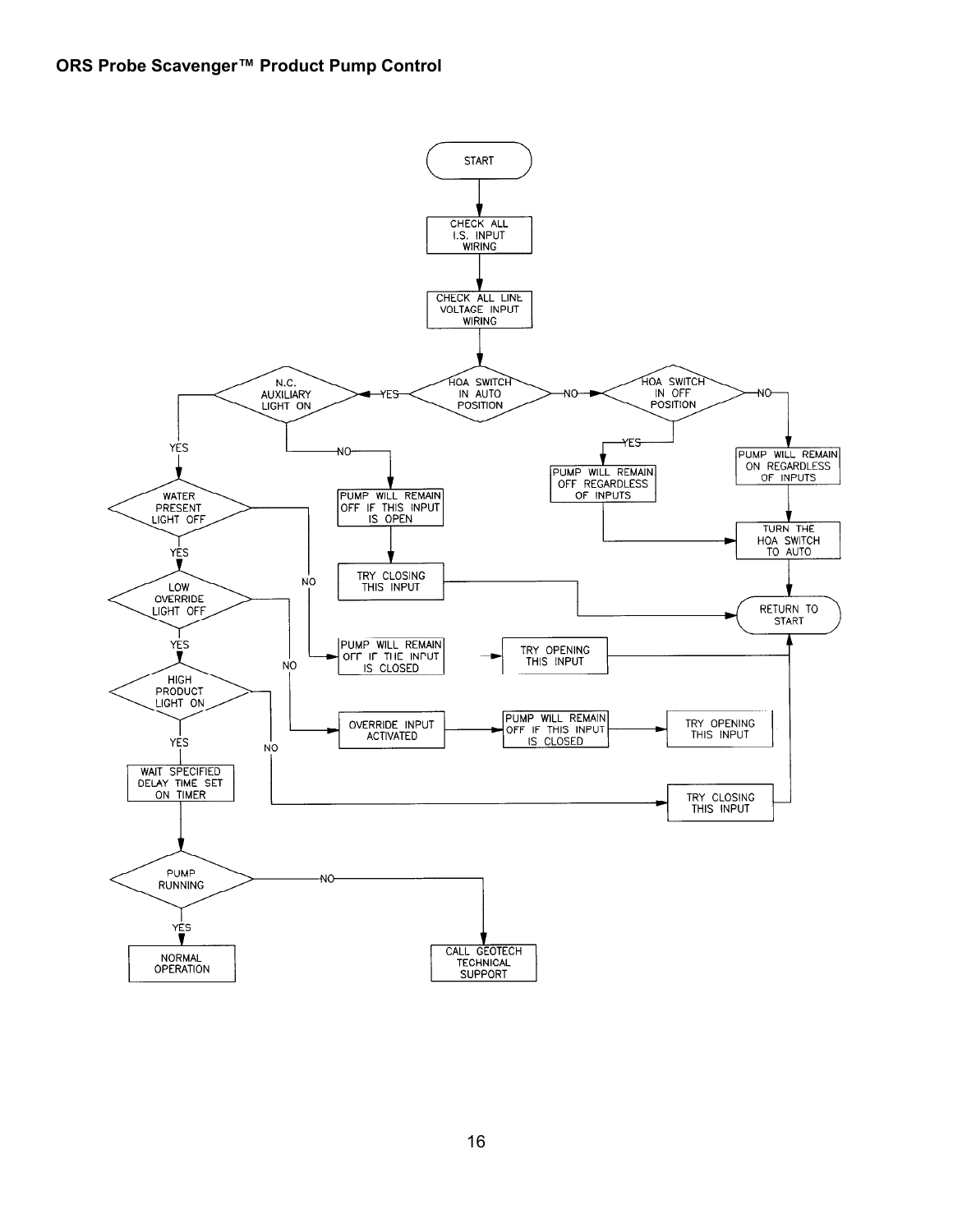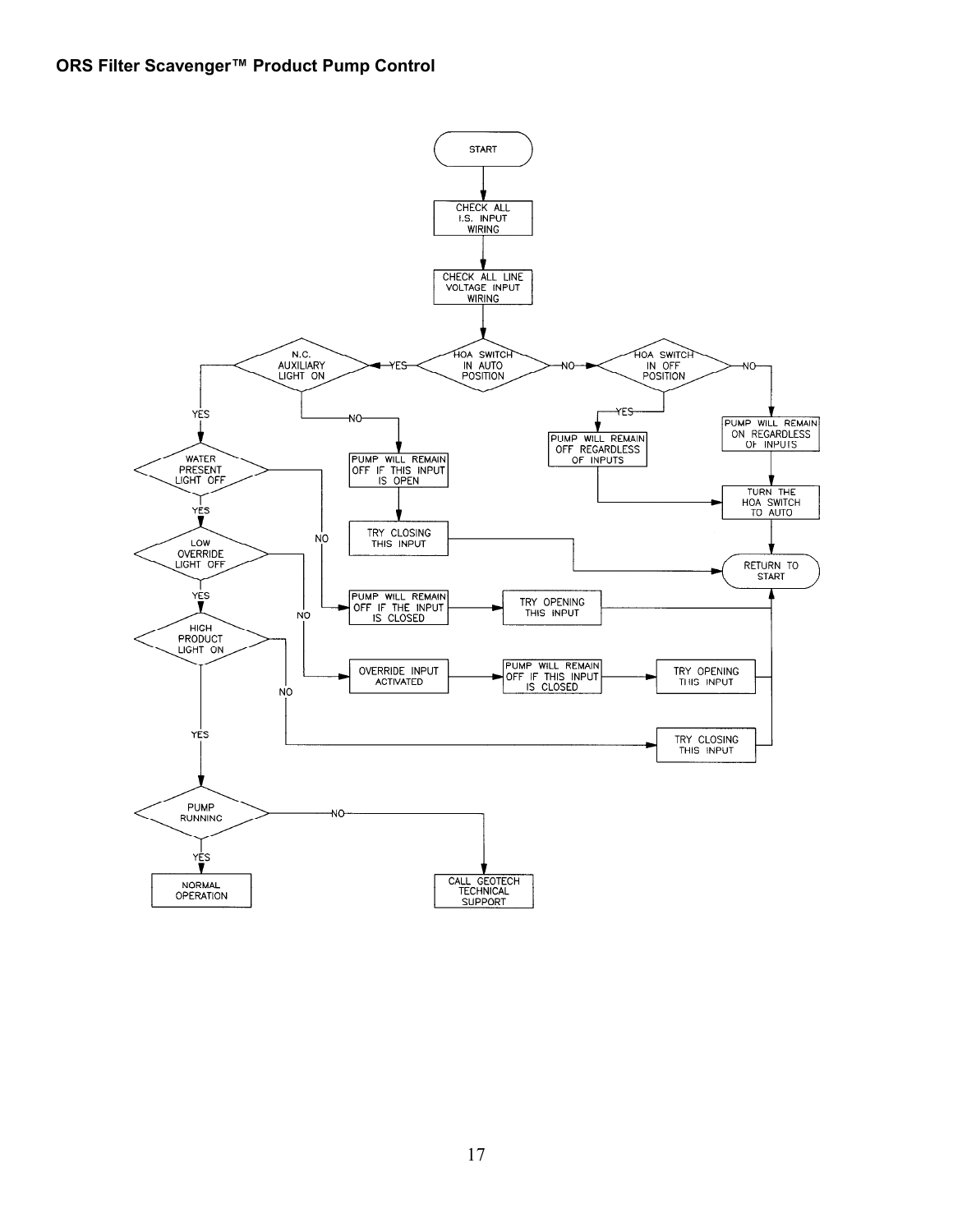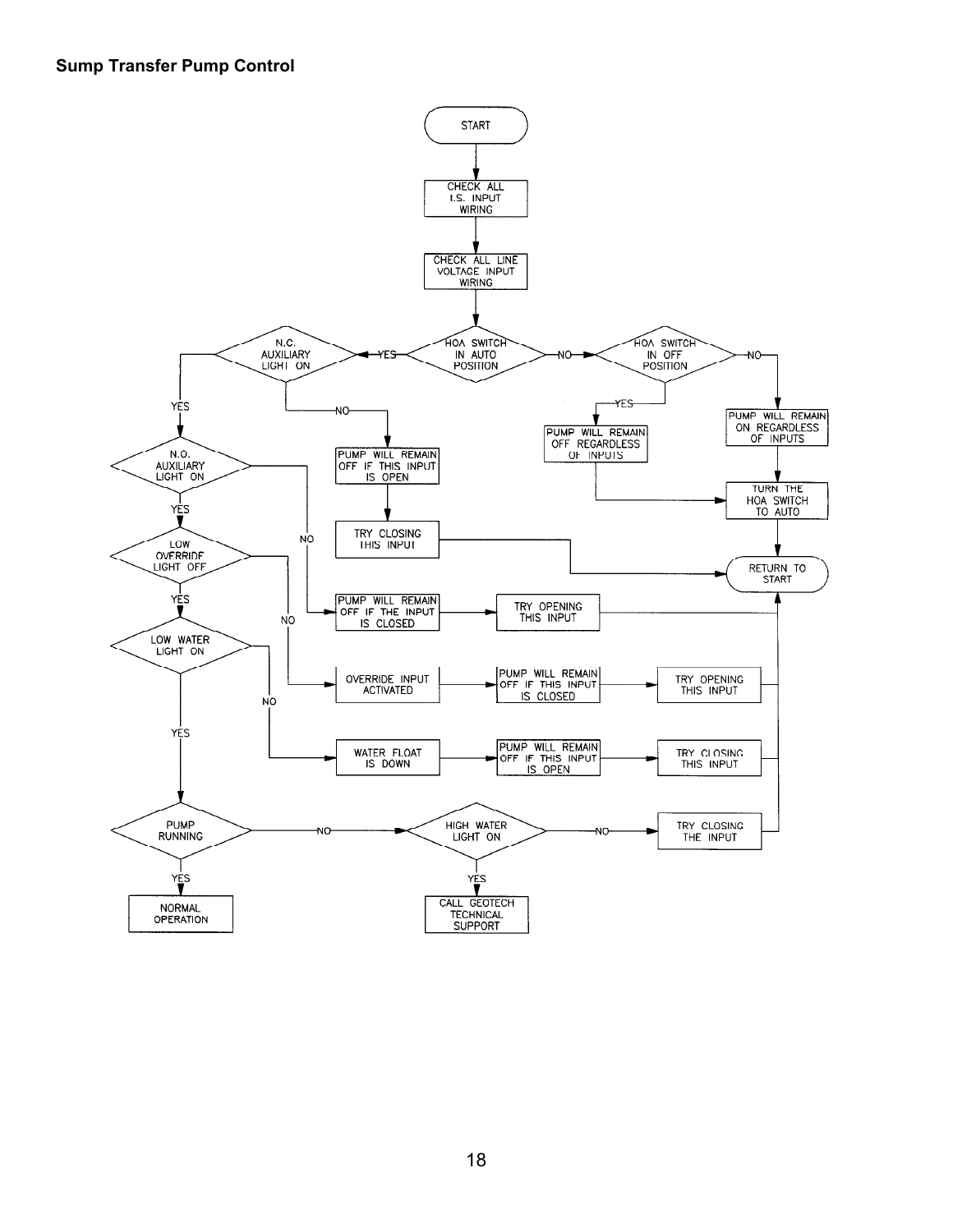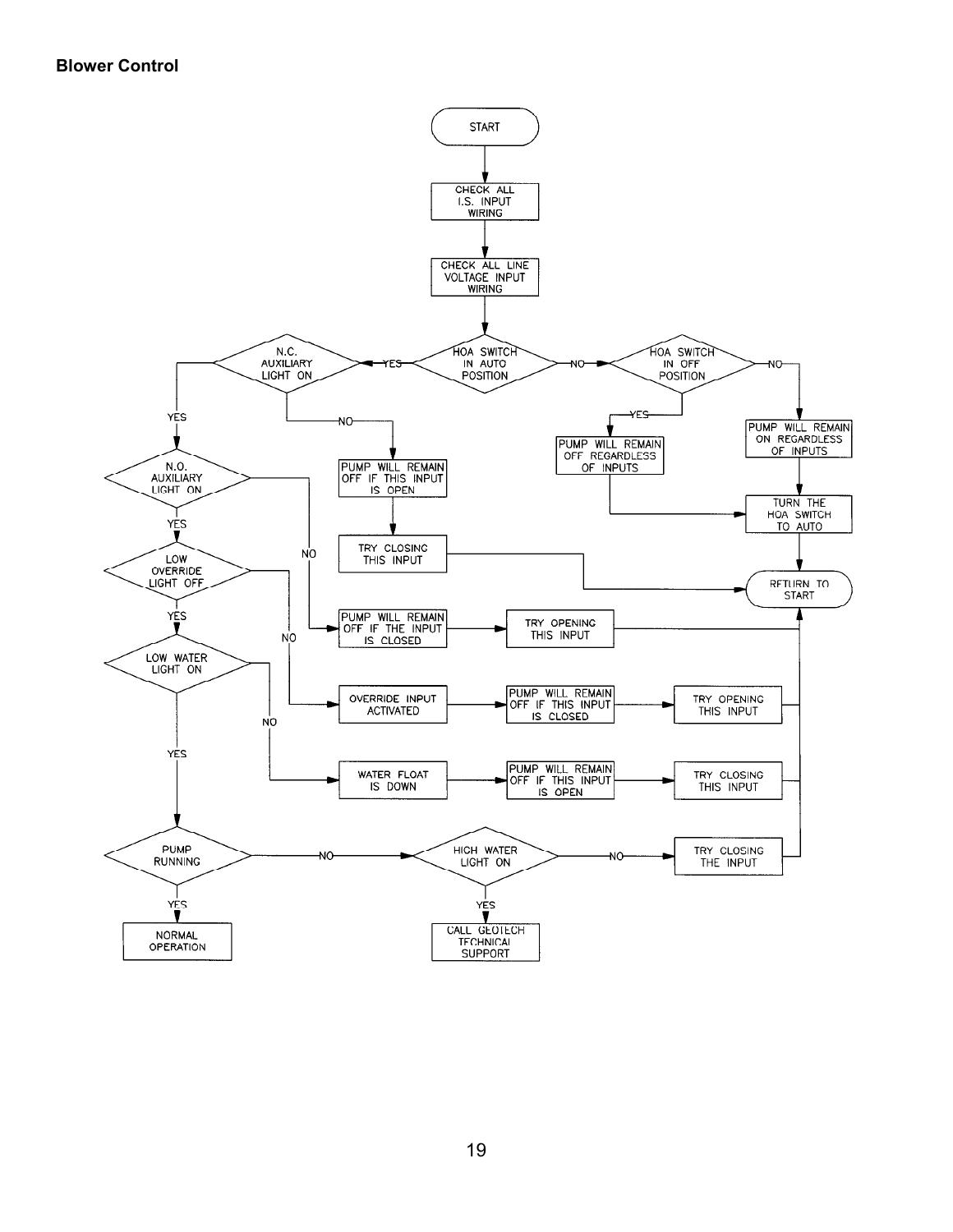#### Sparge Blower Control

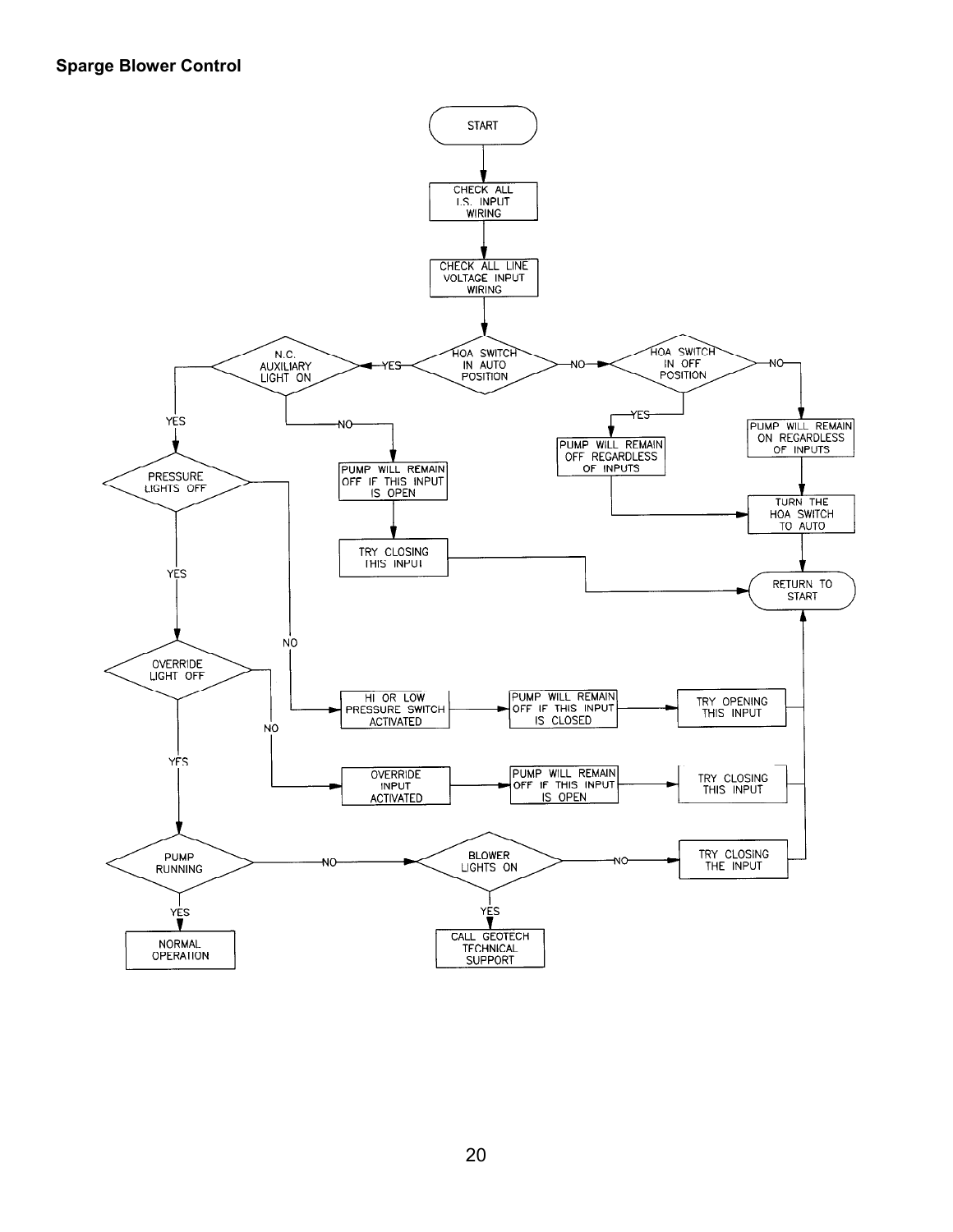

Refer to the troubleshooting of Water Table Depression Pump and ORS Small Diameter Filter Scavenger™ for dual system troubleshooting ORS.

#### Refer to the troubleshooting Water Table Depression Pump and Probe Scavenger™ Product Pump for dual system troubleshooting.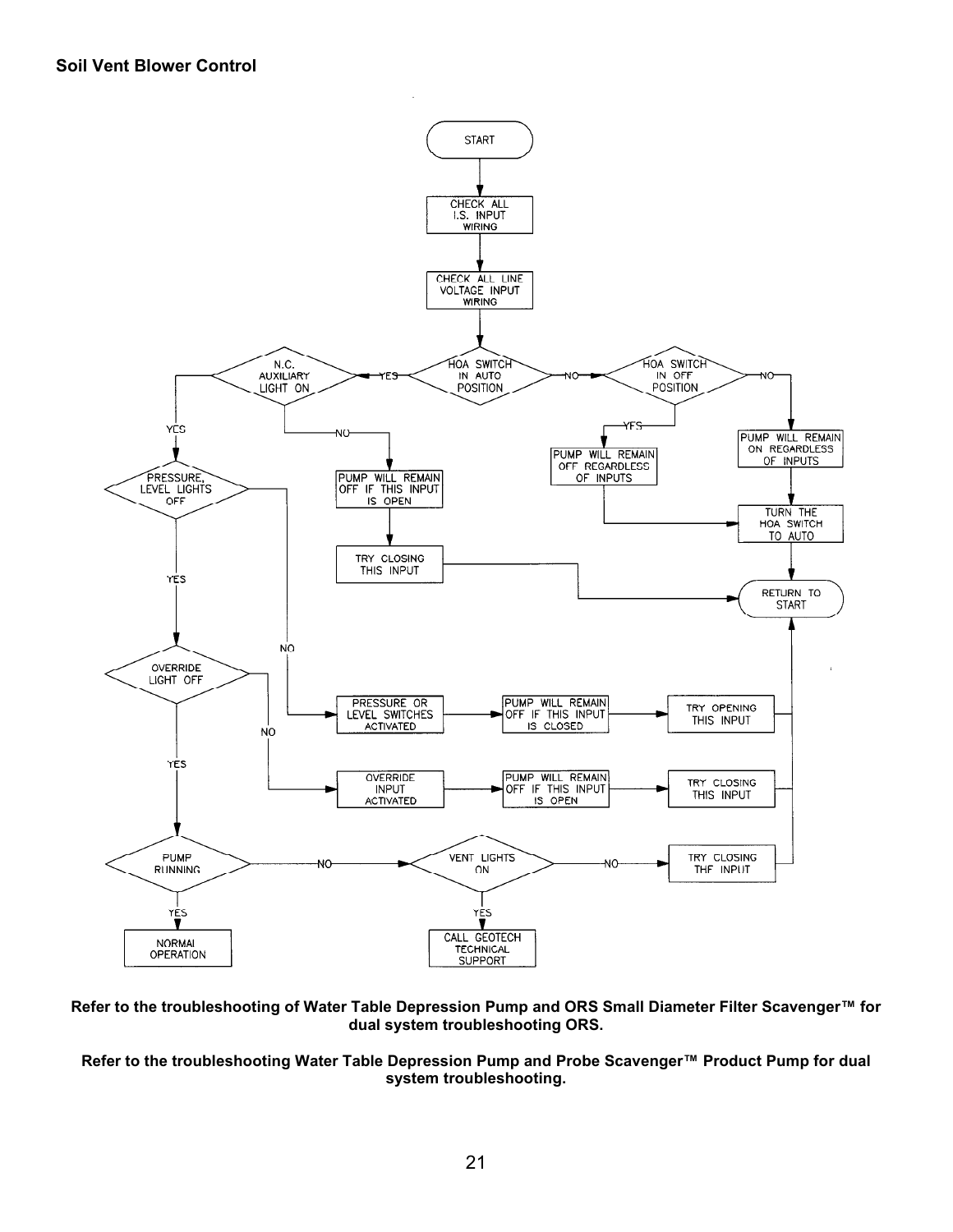#### Chapter 6: System Specifications

#### Site Requirements

Door clearance for full 180 degree door opening: 20" (50.8cm) wide x 17" (43.2cm) high to left of enclosure.

Enclosure footprint for wall mounting:  $12\frac{1}{4}$  (31.1cm) wide x 15  $\frac{1}{2}$  (39.4cm) high. Line voltage:  $\frac{115 \text{VAC}}{115 \text{VAC}}$  (+/- 20%), 50/60Hz, 1-phase for controller.<br>Load power: 115VAC or 240VAC 115VAC or 240VAC Power consumption: 10 Watts, not including motor power or contactor coils.

#### Operating environment

Operating temperature:  $-40^{\circ}F (-40^{\circ}C)$  to 130°F (54°C). Humidity: 8% to 85%, non-condensing.

#### Inputs

(5) Intrinsically safe inputs for pump control.

#### **Outputs**

- (1) Motor supply output capable of 1HP @ 120VAC, 2.5 HP @ 240VAC single phase.<br>(1) N.O. alarm output capable of 10 Amp Max.  $\frac{1}{4}$  HP @ 120 VAC.
- N.O. alarm output capable of 10 Amp Max. 1/4 HP @ 120 VAC.

#### **Enclosure**

| Height:                           |
|-----------------------------------|
| Width:                            |
| Depth:                            |
| Rating                            |
| Material:                         |
| Power wiring access:              |
| Intrinsically Safe wiring access: |

14" (35.5cm) 12" (30.5cm) 6" (15.2cm) **NEMA 4, IP 66** Fiberglass reinforced plastic. Top left side of enclosure. Bottom of enclosure.



To prevent damage to controller and maintain a NEMA 4 classification, do not drill holes in top of fixture.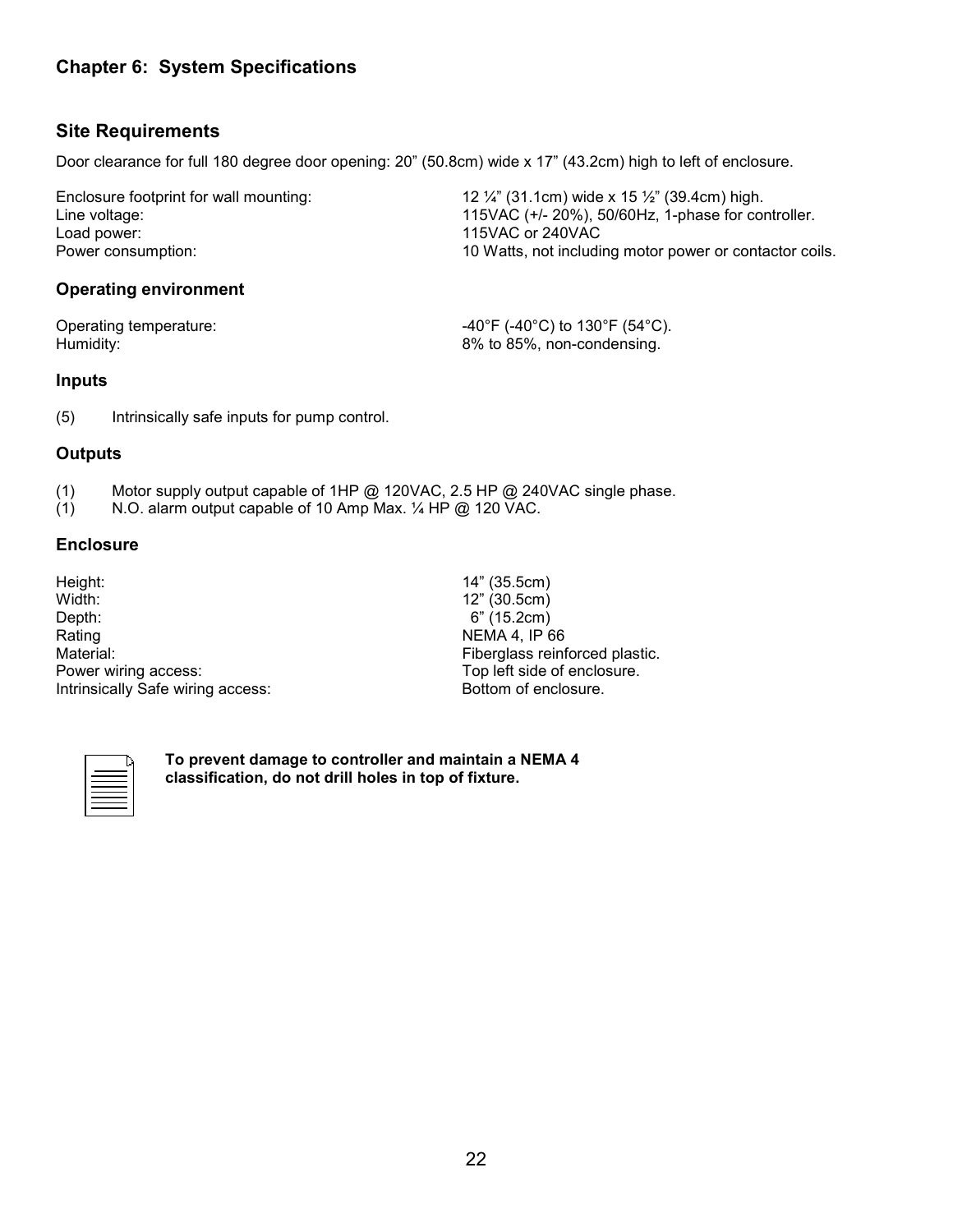

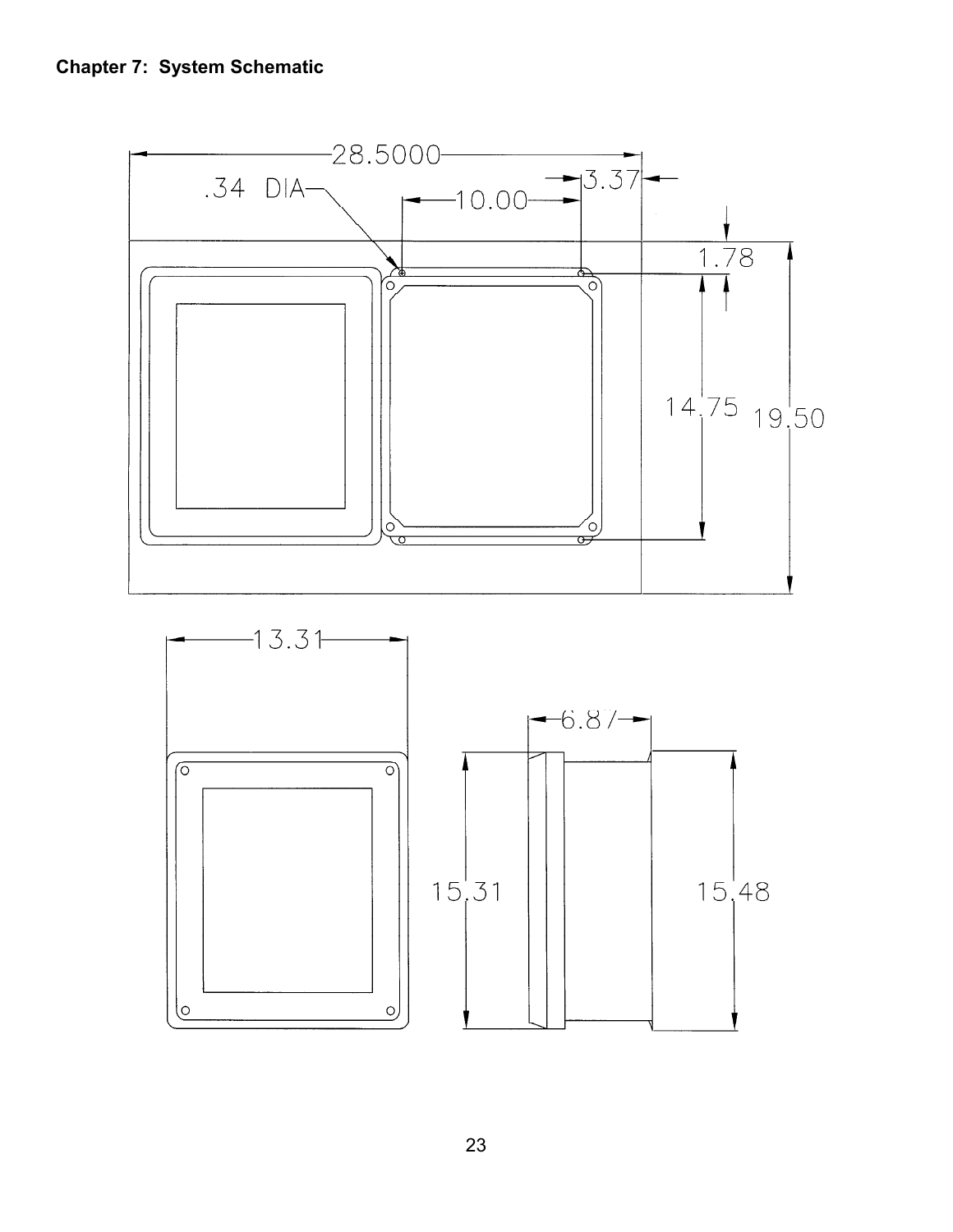#### Chapter 8: Replacement Parts List

#### Part Number **Part Description**

10119 Relay, 120 V 10175 Enclosure (14.75 x 12.75 x 16387) PPE014065 Relay, 120 V, 50 / 60Hz (for use with SDFS panel)<br>310032 RCM 1000 Controller RCM 1000 Controller 310031 Timer: on delay (for use with P/Scav and Blower panels) Operation Manual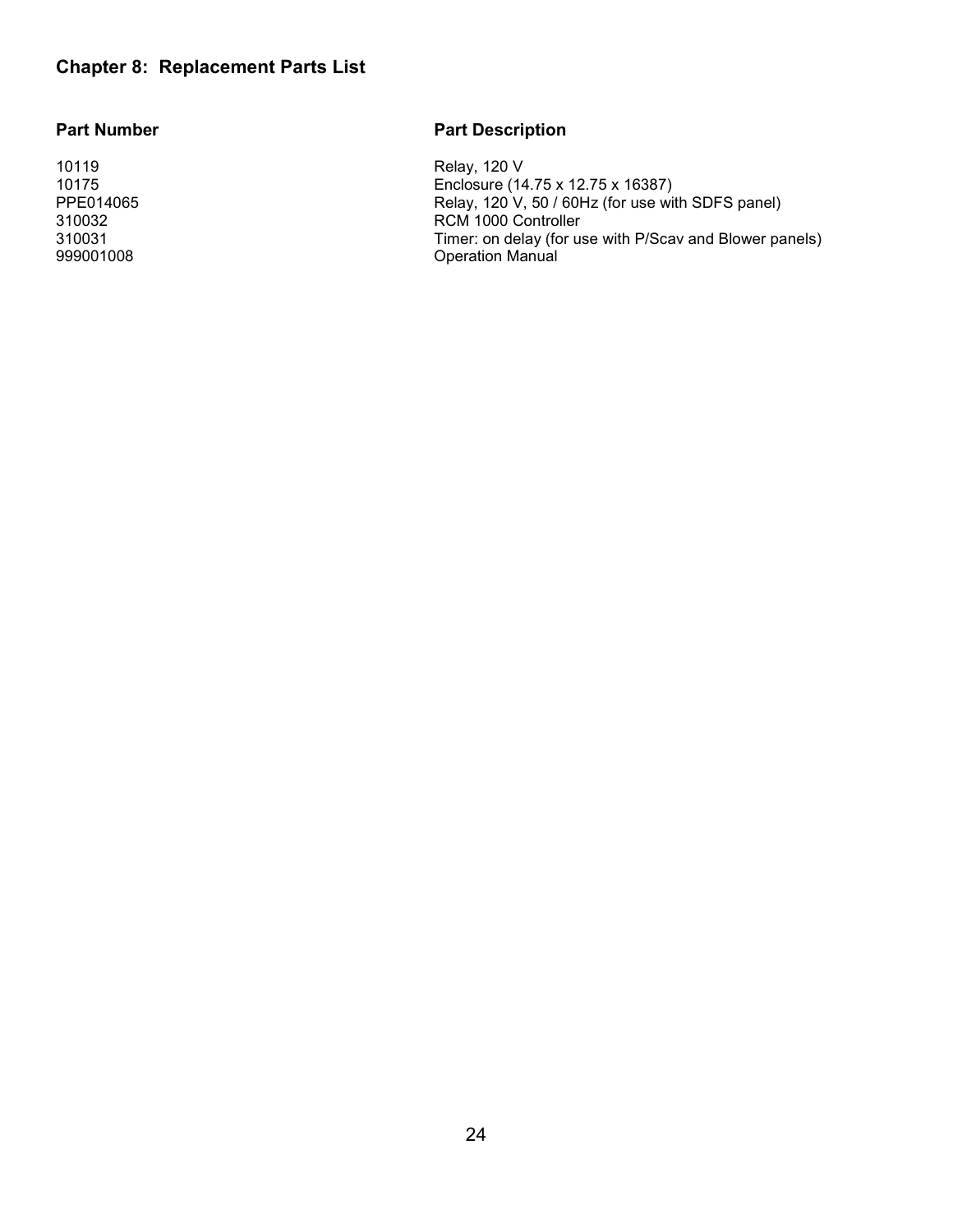#### Some common decontamination solutions are listed below along with the contaminants they are effective against:

| <b>Solution</b>  | <b>Effective Against</b>                                                                            |
|------------------|-----------------------------------------------------------------------------------------------------|
| Water            | Short-chain hydrocarbons, inorganic compounds, salts, some organic acids, other polar<br>compounds. |
| Dilute Acids     | Basic (caustic or alkaline) compounds, amines, hydrazines.                                          |
| Dilute Bases     | Acidic compounds, phenols thiols, some nitro- and sulfonic compounds.                               |
| Organic solvents | Non-polar compounds (such as some organic compounds)                                                |

The use of organic solvents is not recommended because:

1) organic solvents can permeate and/or degrade the protective clothing and

2) they are generally toxic and may result in unnecessary employee exposure to hazardous chemicals.

When in doubt, use a dish washing liquid detergent. As a decontamination solution, it is readily available, is the safest of all the above, and is usually strong enough if used generously.

The use of steam can also be effective for decontamination. A water-lazer (pressurized water) is exceptionally valuable.

The following substances are noted for their particular efficiency in removing certain contaminants or for decontaminating certain types of equipment.

| <b>Solution</b>  | <b>Effective Against</b>                                                                                          |
|------------------|-------------------------------------------------------------------------------------------------------------------|
| Penetone<br>use) | PCB Contamination (since penetone may also remove paint, it is a good idea to spot-test<br>before                 |
| Liquinox         | Contaminated pumps                                                                                                |
| Ivory liquid     | Oils                                                                                                              |
| Diluted HTH      | Cyanides                                                                                                          |
| Radiac           | Low level radioactivity                                                                                           |
| Isopropanol      | Biological agents (should not be used on rubber products since it will break down rubber)                         |
| Hexane           | Certain types of lab or sampling equipment (use of hexane is discouraged due to its<br>flammability and toxicity) |
| Zep              | General purpose cleaning                                                                                          |
| <b>Alconox</b>   | General purpose cleaning                                                                                          |

#### Decontamination Solutions to Avoid

Some decontamination solutions should be avoided because of their toxicity, flammability, or harmful effects to the environment. Halogenated hydrocarbons, such as carbon tetrachloride, should not be used because of their toxicity, possible incompatibility, and some because of their flammability.

Organic decontamination solutions should not be used on personal protective equipment (PPE) because they may degrade the rubber or other materials comprising the PPE.

Mercurials are sometimes used for sterilization. They should be avoided because of their toxicity.

Chemical leaching, polymerization, and halogen stripping should all be avoided because of possible complications during decontamination.

Sand-blasting, a method of physical removal, should be avoided because the sand used on the contaminated object usually needs to be disposed of as hazardous waste, a very costly proposition. Also, sand-blasting exposes personnel to silica, a carcinogen.

Freon is known to be particularly effective for the cleansing of PCB's but its effect on the ozone layer is extremely harmful. Its use is discouraged.

Strong acids or bases should not be used when cleaning metals and gaskets or tools or other equipment because of the possibility of corrosion.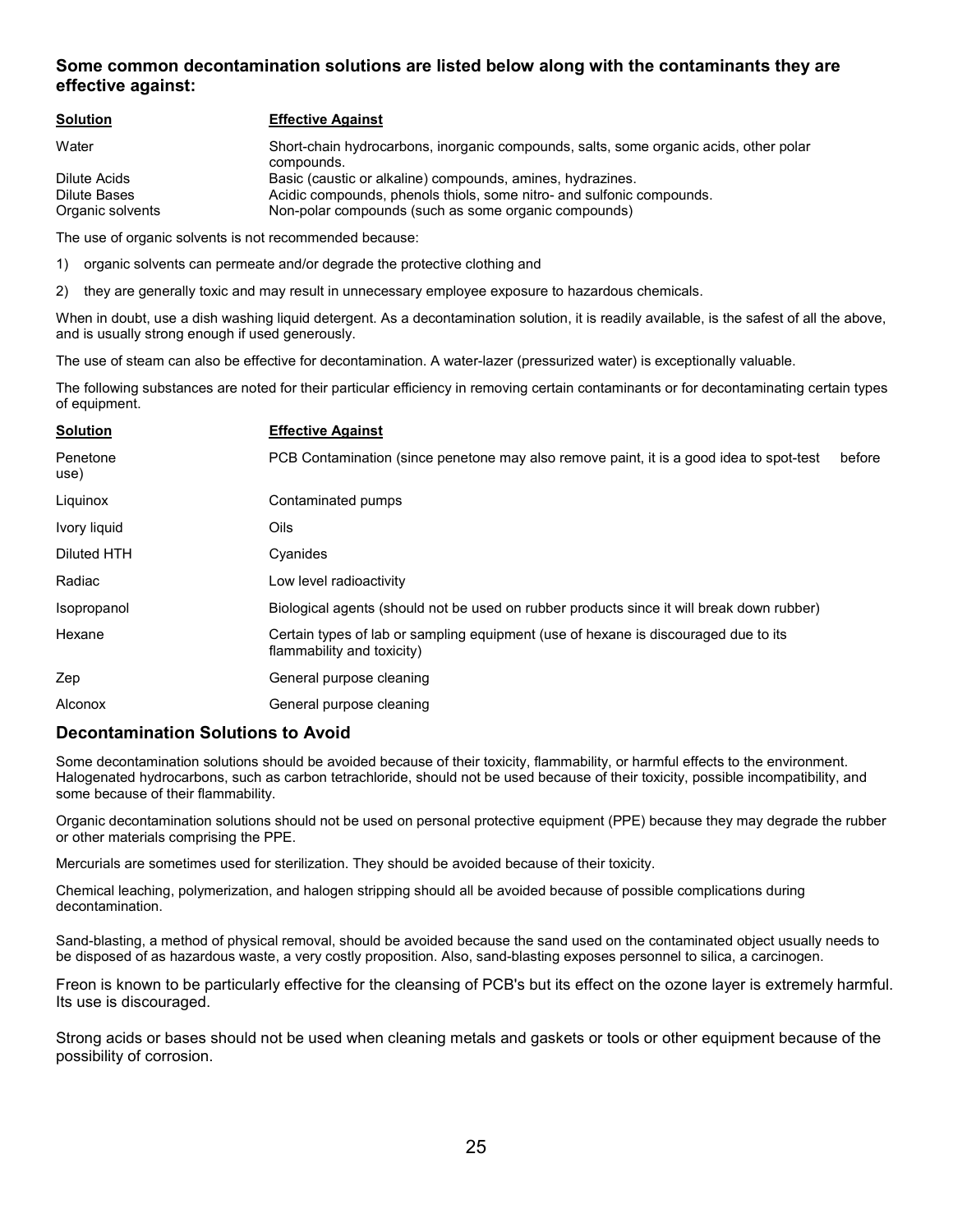#### Disposal of Decontamination Solutions and Waste Water

All solutions and water used for decontamination must be collected. If lab analyses indicate that the water and/or solutions exceed allowable contamination levels, they must be treated as hazardous waste. Alternatively, the solutions and water may be treated on-site to lower the contamination levels and render them non hazardous.

Containers such as 55-gallon drums should be available for storage of wastes.

Spent decontamination solutions can be collected by using heavy-duty plastic sheets, visqueen sheets, kiddie pools, or if needed, a larger containment basin. The decontamination of equipment must be performed on the sheets or in the basins. They could be placed on a slight angle so that the spent decontamination solutions drain into a collection basin or drum.

#### Recommended Supplies for Decontamination of Personnel, Clothing and Equipment

The list below contains recommendations for supplies which would be on hand for the decontamination of personnel, clothing and equipment. Depending on the site activities, not all of these items may be needed. Alternatively, some additional items not listed here may be required.

- Drop cloths of plastic or other suitable material, such as visqueen, for heavily contaminated equipment.
- Disposal collection containers, such as drums or suitably lined trash cans for disposable clothing and heavily contaminated personal protective clothing or equipment to be discarded.
- Lined box with adsorbent for wiping or rinsing off gross contaminants and liquid contaminants.
- Wash tubs of sufficient size to enable workers to place booted foot in and wash off contaminants (without a drain or with a drain connected to a collection tank or appropriate treatment system).
- Rinse tubs of sufficient size to enable workers to place booted foot in and wash off contaminants (without a drain or with a drain connected to a collection tank or appropriate treatment system
- Wash solutions selected to wash off and reduce the hazards associated with the contaminated wash and rinse solutions.
- Rinse solution (usually water) to remove contaminants and contaminated wash solutions
- Long-handled, soft-bristled brushes to help wash and rinse off contaminants.
- Lockers and cabinets for storage of decontaminated clothing and equipment.
- Storage containers for contaminated wash and rinse solutions.
- Plastic sheeting, sealed pads with drains, or other appropriate method for containing and collecting contaminated wash and rinse water spilled during decontamination.
- Shower facilities for full body wash or at a minimum, personal wash sinks (with drains connected to a collection tank or appropriate treatment system).
- Soap or wash solution, wash cloths and towels.
- Clean clothing and personal item storage lockers and/or closets.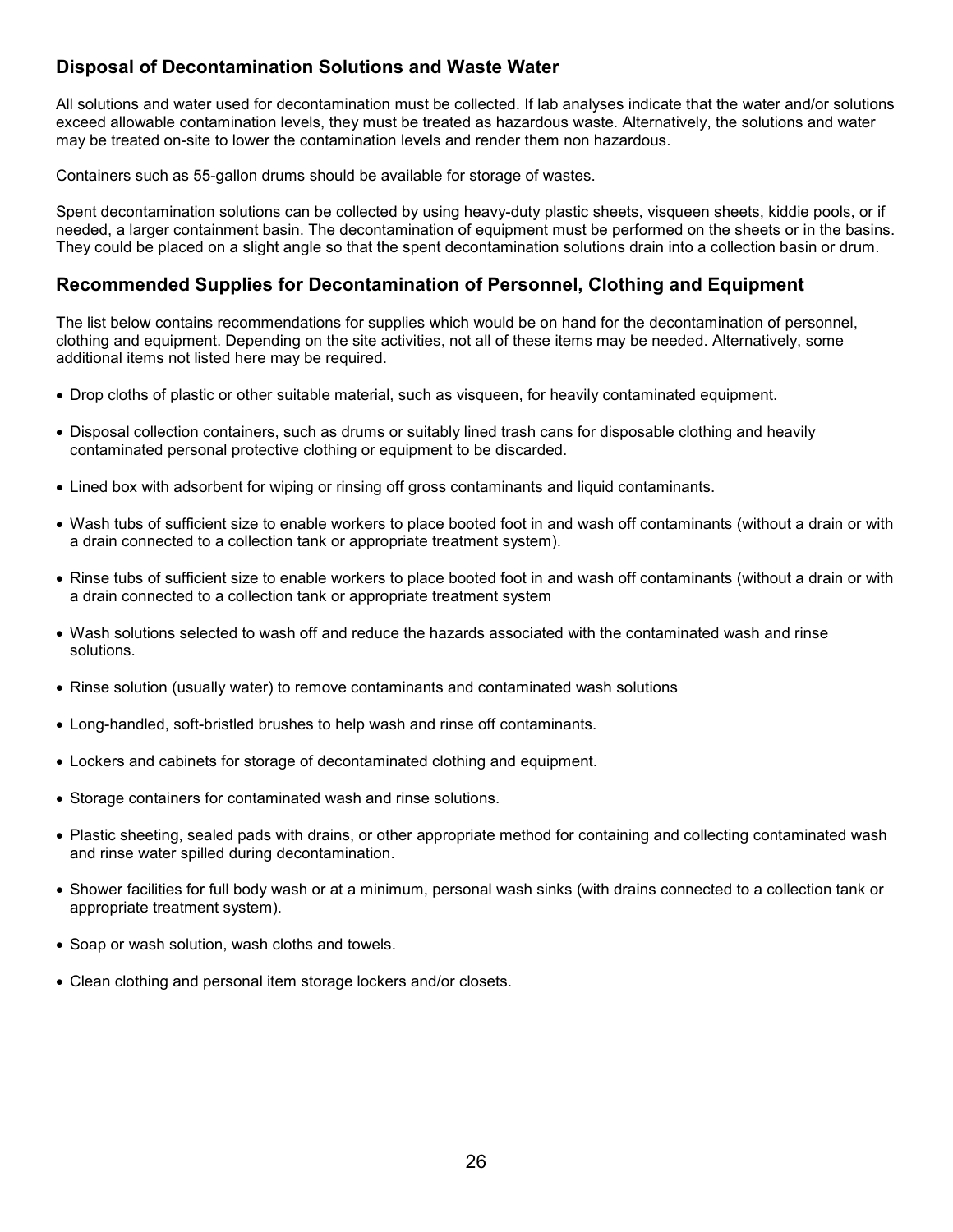# The Warranty

For a period of one (1) year from date of first sale, product is warranted to be free from defects in materials and workmanship. Geotech agrees to repair or replace, at Geotech's option, the portion proving defective, or at our option to refund the purchase price thereof. Geotech will have no warranty obligation if the product is subjected to abnormal operating conditions, accident, abuse, misuse, unauthorized modification, alteration, repair, or replacement of wear parts. User assumes all other risk, if any, including the risk of injury, loss, or damage, direct or consequential, arising out of the use, misuse, or inability to use this product. User agrees to use, maintain and install product in accordance with recommendations and instructions. User is responsible for transportation charges connected to the repair or replacement of product under this warranty.

# Equipment Return Policy

A Return Material Authorization number (RMA #) is required prior to return of any equipment to our facilities, please call 800 number for appropriate location. An RMA # will be issued upon receipt of your request to return equipment, which should include reasons for the return. Your return shipment to us must have this RMA # clearly marked on the outside of the package. Proof of date of purchase is required for processing of all warranty requests.

This policy applies to both equipment sales and repair orders.

FOR A RETURN MATERIAL AUTHORIZATION, PLEASE CALL OUR SERVICE DEPARTMENT AT 1-800-833-7958 OR 1-800-275-5325.

Model Number:

Serial Number:

Date: \_\_\_\_\_\_\_\_\_\_\_\_\_\_\_\_

# Equipment Decontamination

Prior to return, all equipment must be thoroughly cleaned and decontaminated. Please make note on RMA form, the use of equipment, contaminants equipment was exposed to, and decontamination solutions/methods used.

Geotech reserves the right to refuse any equipment not properly decontaminated. Geotech may also choose to decontaminate equipment for a fee, which will be applied to the repair order invoice.